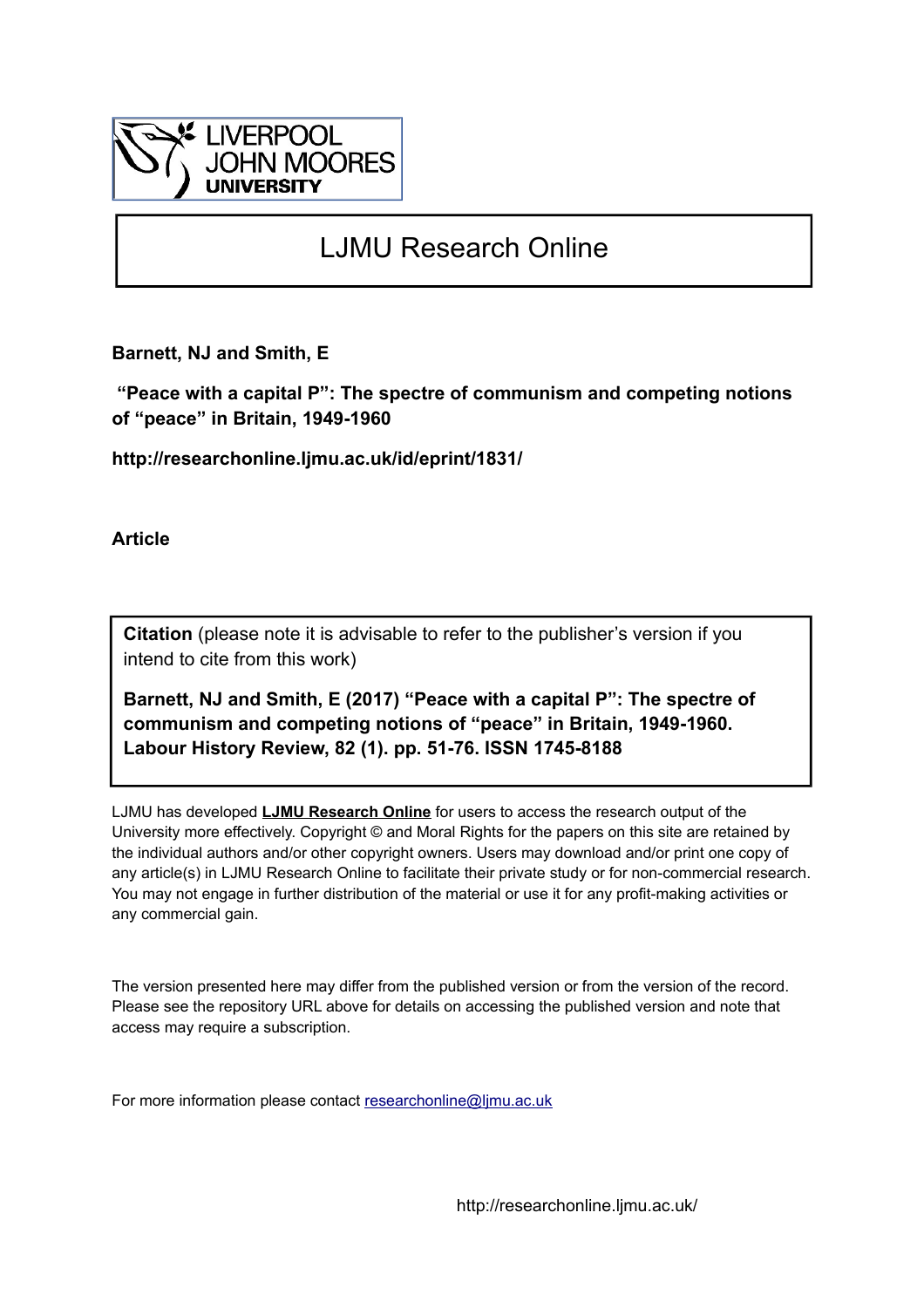

# 'Peace with a Capital P': The Spectre of Communism and Competing Notions of 'Peace' in Britain, 1949–1960

*Nicholas Barnett and Evan Smith* University of Plymouth and Flinders University

This article is concerned with different factions within the British peace movement during the 1950s and early 1960s, each of which gave the word 'peace' a different meaning. We argue that the movement was made up of several, often contradictory sections, and despite attempts by groups like the Peace Pledge Union to distance themselves from the communistcontrolled British Peace Committee, popular perceptions were tainted by association with communism until the mid-1950s. Following the onset of the H-bomb era, this taint lessened as people began to fear the destructiveness of hydrogen weapons. When the Campaign for Nuclear Disarmament formed in 1958 it became the predominant British organization opposed to nuclear weapons and achieved popularity because it limited its objective to nuclear disarmament whereas the Peace Pledge Union demanded the condemnation of all war.

**KEYWORDS:** Cold War, British Peace Committee, Communist Party of Great Britain, Campaign for Nuclear Disarmament, peace

During the late 1940s and throughout the 1950s, the British peace movement consisted of several disparate groups with extensive ideological differences. Disagreements between communist and non-communist organizations, represented largely by the British Peace Committee (BPC) and the Peace Pledge Union (PPU) respectively, divided the peace movement. Both groups' leadership of the movement was challenged by the formation of the Campaign for Nuclear Disarmament (CND) in 1958. CND tried to answer its critics and hoped to unite its opposing components – secular and non-secular, communist, and non-communist. Eventually all sides of the fragmented movement worked together to pursue a single aim: 'unilateral nuclear disarmament'.1

This article is concerned with popular presentations of the British peace

*Labour History Review*, vol. 82, no. 1 https://doi.org/10.3828/lhr.2017.3

<sup>1</sup> Frank E. Myers. 'Dilemmas in the British Peace Movement since World War II', *Journal of Peace Research*, 10 (1973), 81.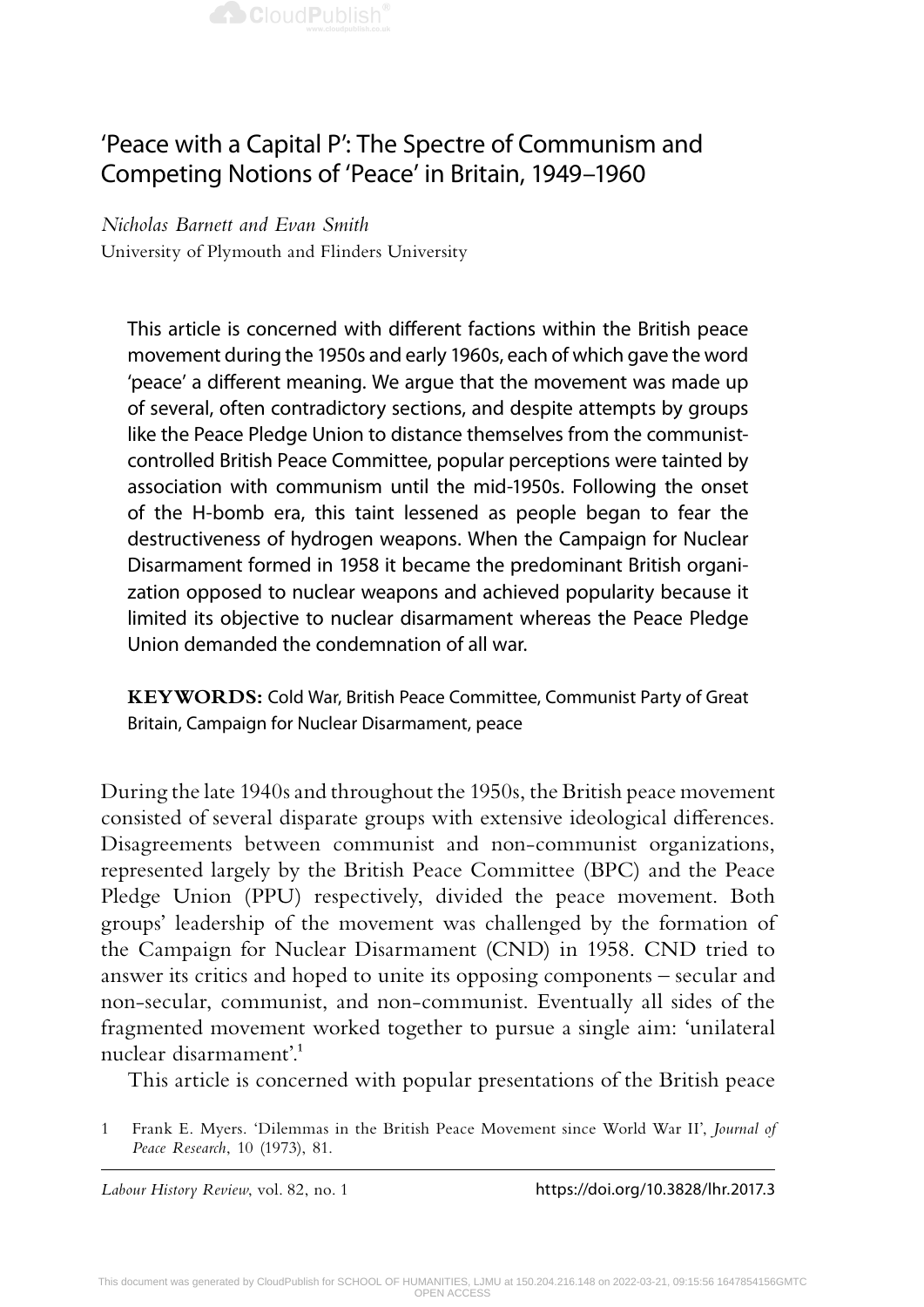52 **labour history REVIEW** 

movement, particularly how it was depicted as being dominated by communists and the actual role of the Communist Party within it. Historians such as Phillip Deery and Weston Ullrich have examined some of the key moments when elements of the peace movement drew attention from the media or the government. Holger Nehring argues that the movement contributed towards a transnational community which attempted to find non-nuclear security within the Cold War division, whereas Jodi Burkett suggests that CND reached the British public with a somewhat patriotic message.<sup>2</sup> By examining a number of popular newspapers from across the political spectrum, as well as the peace organization's own publications, this article builds on these interpretations. We argue that popular depictions of the peace movement's relationship with the Communist Party of Great Britain (CPGB), and their actual relationship, evolved through three distinct phases during the 1950s, which are explored in the three sections.

The first period, from 1949, saw the CPGB agitate for nuclear disarmament using the label 'peace'. However, it remained ambivalent towards other sections of the peace movement, such as the PPU, who campaigned on pacifist grounds. During this period popular media and public perceptions of the peace movement, informed by the anti-communism of the early Cold War, imagined that communists were subverting non-communist peace organizations and that the entire peace movement was tainted by communism. This article therefore explores how non-communist campaigners such as the PPU attempted to distance themselves from the communist-dominated organizations. The second period emerged following the US's series of hydrogen bomb tests in 1954 and saw the peace and disarmament movements gain a degree of popular respectability as the communist taint faded. This period also saw renewed activism and increased collaboration between organizations. The third period, beginning with CND's establishment in 1958, was characterized by attempts to overcome divisions within the peace movement. Agitation solely on the grounds of nuclear disarmament rather than pacifism helped CND to engage with a public that was still coming to terms with its awareness of thermonuclear weapons' destructiveness. However, CND also tried to distance itself

<sup>2</sup> Phillip Deery, 'The dove flies east: Whitehall, Warsaw and the 1950 World Peace Congress', *Australian Journal of Politics and History*, 48 (2002), 449–68; Weston Ullrich, 'Preventing "peace": The British government and the Second World Peace Congress', *Cold War History*, 11 (2011), 341–62; Holger Nehring, *The Politics of Security: British and West German Peace Movements in the Early Cold War 1945–1970* (Oxford, 2013); Jodi Burkett, *Constructing Post-Imperial Britain: Britishness, 'Race' and the Radical Left in the 1960s* (Houndmills, 2013).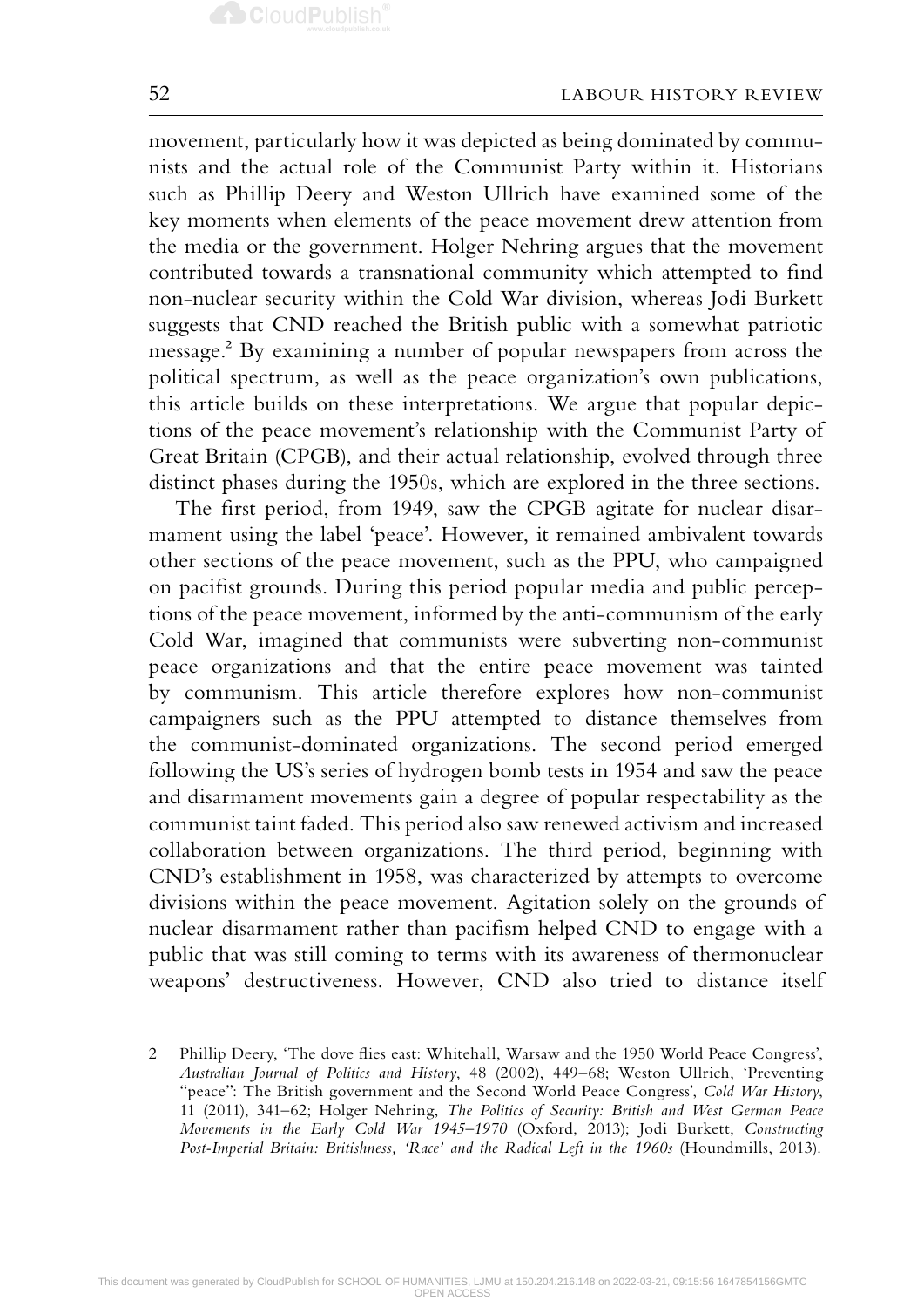

from the CPGB (and the CPGB from CND) until 1960, when the CPGB publicly announced its support for the programme of CND.

# Anti-communism and the peace movement in the early Cold War era, 1949–1953

Whilst the Communist Party was initially supportive of limited nuclear armament,<sup>3</sup> during the Cold War the party began pushing for 'peace' between the communist and western blocs. For the CPGB, the meaning of peace was tied to the defence of the Soviet Bloc, and contradicted the notions of 'peace' and 'freedom' promoted by the United States in the 'cultural Cold War' that accompanied America's recapitalization of Western Europe. Initiatives, such as Radio Free Europe, acted as what Frances Stonor Saunders terms a 'cultural NATO',<sup>4</sup> which voiced the idea that 'there can be no lasting peace until Eastern Europe has been freed from the domination of the Soviet Union' and that 'the increasing military strength of the free world ... [was] designed for the purposes of peace'.<sup>5</sup>

In the post-war era, the communist definition of 'peace' became tied to the prospects of multilateral disarmament. Moreover, as the Cold War progressed it increasingly focused on dismantling the North Atlantic Treaty Organization (NATO) and the continued disarmament of West Germany, as well as non-interference by the west in places such as Greece, Malaya, China, and Korea. In his 1952 exposé of the CPGB, ex-communist Bob Darke described the party's position on peace in the new Cold War era:

the call for Peace, which had been more or less dormant on the Party's cluttered platform, suddenly bounded into life … It began to appear more and more in Party propaganda. The *Daily Worker* began to print it with a capital P. It was top priority in all propaganda.<sup>6</sup>

One of the Communist Party's key peace initiatives was the BPC, which formed in 1949. Its chairman was Communist Party member Ivor Montagu. An article in the CPGB's weekly journal *World News and Views* on the

<sup>3</sup> See Malcolm MacEwen, *The Greening of a Red* (London, 1991), 133–8.

<sup>4</sup> Frances Stonor Saunders, *Who Paid the Piper? The CIA and the Cultural Cold War* (London, 1999), 327–43.

<sup>5</sup> Radio Free Europe, 'Policy guidance memorandum no. 1', 21 Sept. 1950, in Arch Puddington, *Broadcasting Freedom: The Cold War Triumph of Radio Free Europe and Radio Liberty* (Lexington, KY, 2000), 317.

<sup>6</sup> Bob Darke, *The Communist Technique in Britain* (London, 1952), 143.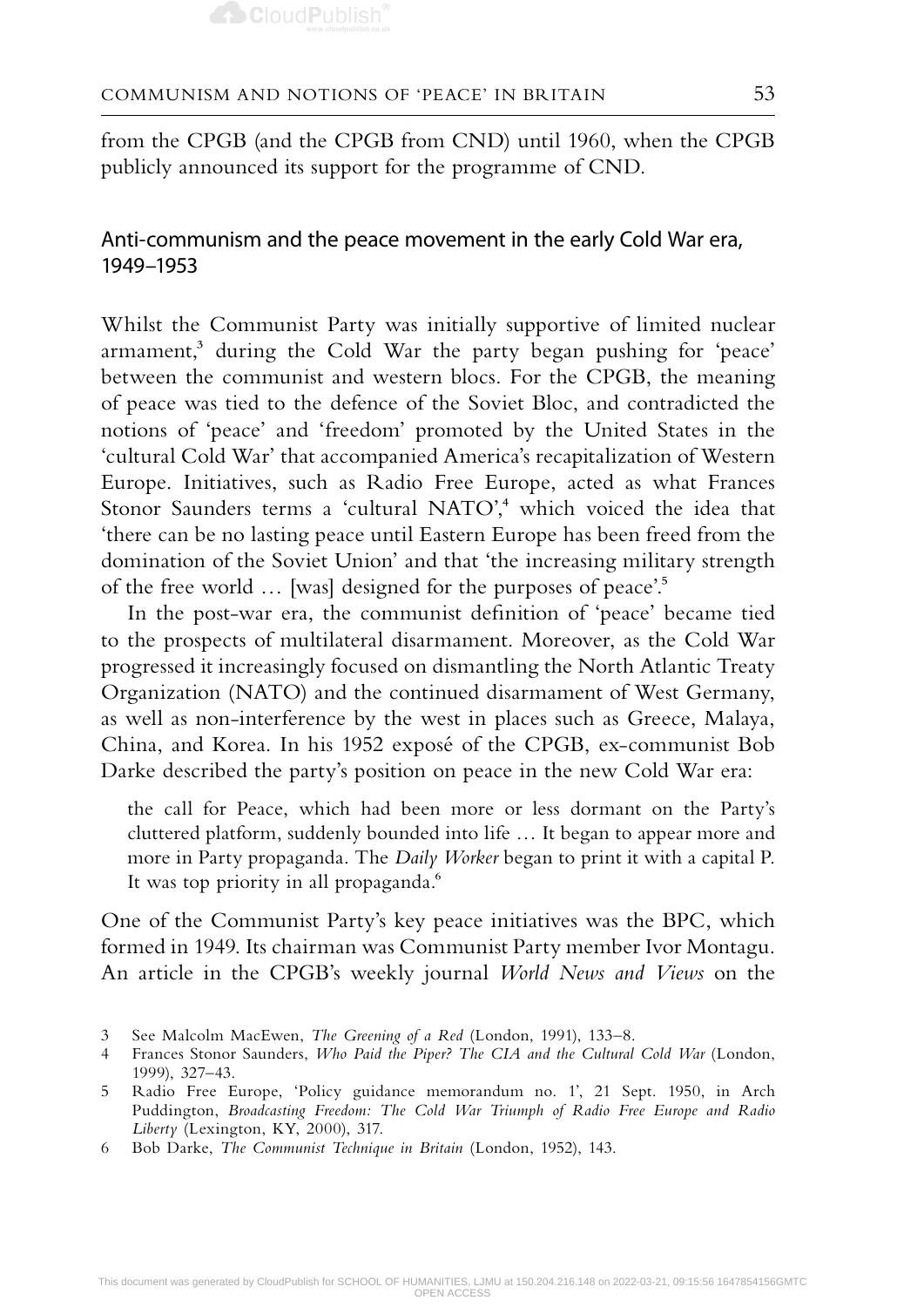54 **LABOUR HISTORY REVIEW** 

foundation of the BPC alleged that 'active propaganda for a Third World War is being carried out by a handful of powerful privileged interests in America and Western Europe' and that '[m]alice, fear and hatred are being roused against the Soviet Union<sup>'.7</sup> The journal also called for '[f]riendship between peoples of all countries and particularly of Britain, China, France, the U.S.A., and the U.S.S.R.', and claimed that the BPC 'treat[ed] none as enemies except the instigators of war'.8 The BPC had an underlying pro-Soviet outlook.

The PPU, by contrast, had been established by 'progressive' sections of the Church of England in the mid-1930s.<sup>9</sup> Its approach in the late 1930s divided the group into those who broadly supported appeasement or 'peaceful change' and others who became disillusioned following the German invasion of Czechoslovakia in 1938.<sup>10</sup> In the 1930s the CPGB saw the PPU as pro-fascist – a sentiment later shared by others who depicted pacifists as 'Friends of Hitler'.11 In 1938, the CPGB announced, 'we have found it necessary to carry on a sharp ideological struggle against those tendencies in the Peace Movement who oppose collective security and seek reconciliation with Fascist countries, specially shown in the leadership of the Peace Pledge Union'.12 This animosity between the CPGB and the PPU continued into the Cold War era, with the PPU and their affiliated newspaper *Peace News* carefully annunciating their opposition to communism.

During the early years of the Cold War, the BPC and PPU dominated Britain's peace movement. Whilst mainstream media and politicians distrusted the PPU because of its stance in the lead-up to the Second World War, they were more concerned about covert communist agents within peace or disarmament campaigns and shared the PPU's anti-communism. The BPC, as the British representative of the World Peace Council (WPC), justified some of the media's association of the peace movement with communism because it had been principally established by the USSR. Moreover, as Gunter Wernicke has written, a number of other peace groups

<sup>7</sup> 'Resolution of the British Peace Congress', *World News and Views*, 5 Nov. 1959, 532.

<sup>8</sup> 'Resolution of the British Peace Congress', 532.

<sup>9</sup> David Cortright, *Peace: A History of Movements and Ideas* (Cambridge, 2008), 74–5.

<sup>10</sup> See Lawrence Wittner, *One World or None: The Struggle against the Bomb*, vol. 1 (Stanford, 1993), 84; David Lukowitz, 'British pacifists and appeasement: The Peace Pledge Union', *Journal of Contemporary History*, 9 (1974), 115–27; Martin Ceadel, *Semi-Detached Idealists* (Oxford, 2000), 358–75.

<sup>11</sup> *Daily Mail*, 23 Feb. 1940, 6.

<sup>12</sup> CPGB Central Committee, *Report of the Central Committee to the 15th Party Congress*, 16–19 Sept. 1938 (http://www.marxists.org/history/international/comintern/sections/britain/ central\_committee/1938/09/report.htm: accessed 23 Jan. 2014).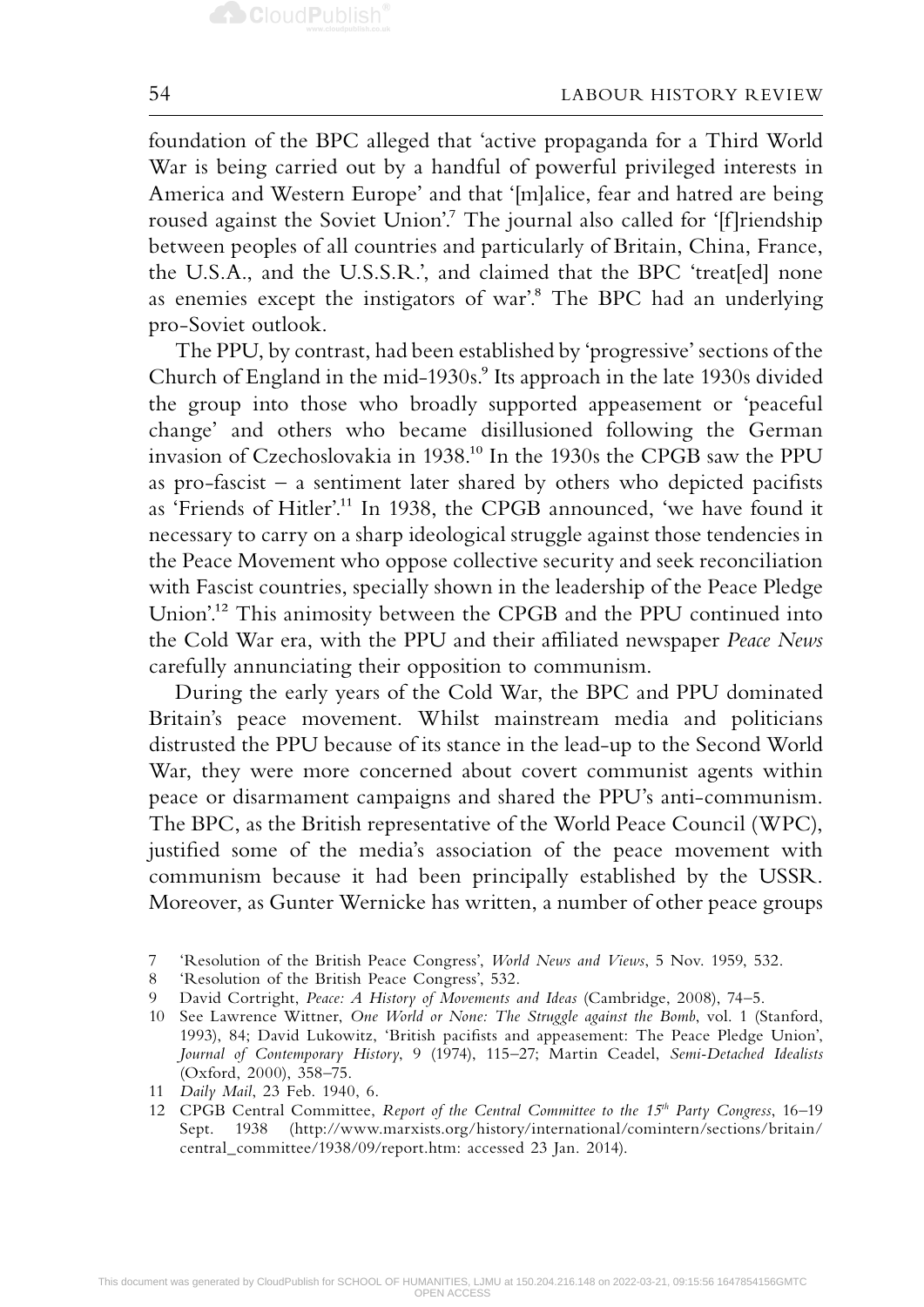

across Western Europe refused to cooperate with the WPC,<sup>13</sup> and a similar situation occurred in Britain.

During the early 1950s non-communist peace activists often found it necessary to emphasize their non-communist beliefs to the mainstream press. Peter Thompson, Vicar of Holy Cross, Hornchurch, clashed with his local scout troop after banning the national anthem because of its martial connotations. When questioned by the *Daily Mail*, he made his ideological position clear: 'I am not a communist but a pacifist.'14 When media outlets referred to the actions of the BPC, peace was usually placed in inverted commas in order to make it clear that the word was being misused. One of the key promoters of this idea was Christopher Mayhew, Labour Cabinet minister and founder of Britain's Information Research Department (IRD), who, when referring to the abandoned World Peace Congress of 1950, stated in the *Sheffield Telegraph* that '"peace" … meant a communist victory'.<sup>15</sup> Reiterating Mayhew's suspicion of the term 'peace', Prime Minister Clement Attlee referred to the BPC in Parliament in November 1950 as the 'so-called British Peace Committee'.16 Nehring has argued that communist-led initiatives 'discredited many peace campaigns and campaigners in mainstream political culture'.17 The meaning of 'peace' was debated by communists, mainstream politicians, and non-communist peace organizations alike. Early Cold War fears of communist infiltration combined with the negative connotations that pacifist groups had acquired during the Second World War meant that the PPU found it difficult to make its meaning prevail. When the mainstream media did cover the PPU, it was often reported as something of an oddity, such as when the *Daily Express* reported that a PPU meeting in Holborn was abandoned because organizers found that 'they and the speakers were the only people present'.<sup>18</sup>

In 1950, the BPC was involved in two initiatives that prompted claims from the mainstream media and politicians that it was not working for 'peace', but for Soviet-style communism. Firstly, the BPC campaigned on behalf of the Stockholm Appeal, a petition launched by the WPC in March

16 *Parliamentary Debates* (Commons). 480, 9 Nov. 1950, 1099.

18 *Daily Express*, 25 Apr. 1952, 5.

<sup>13</sup> Gunter Wernicke, 'The communist-led World Peace Council and the western peace movements: The fetters of bipolarity and some attempts to break in the fifties and early sixties' *Peace and Change*, 23 (1998), 270.

<sup>14</sup> *Daily Mail*, 2 Apr. 1951, 5. For other instances, see *Daily Mail*, 4 Sept. 1950, 3; *Daily Mail*, 26 Jun. 1961, 3.

<sup>15</sup> Cited in Christopher Mayhew, *A War of Words: A Cold War Witness* (London, 1998), 81.

<sup>17</sup> Nehring, *Politics*, 32.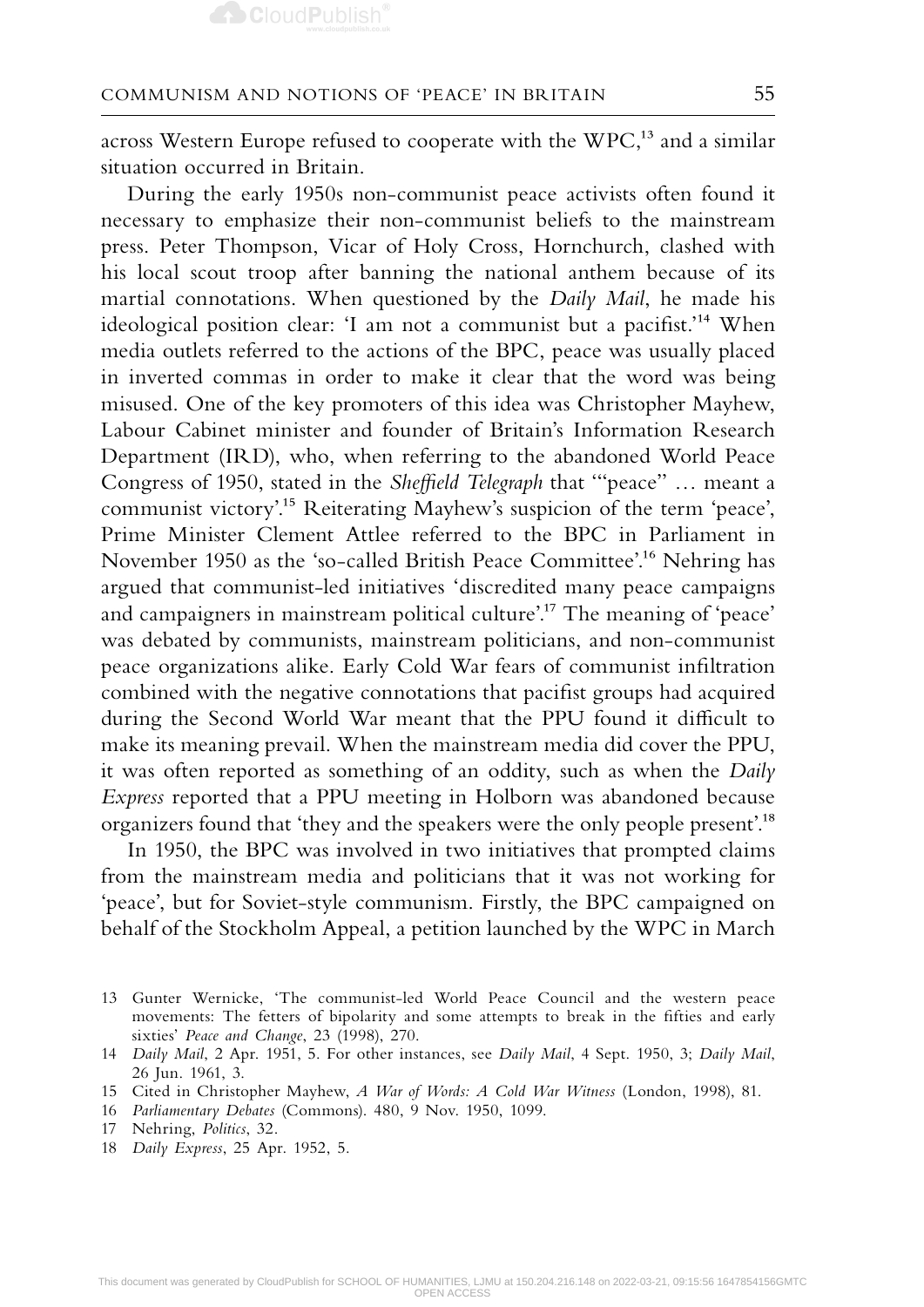56 **buying the contract of the set of the set of the set of the set of the set of the set of the set of the set of the set of the set of the set of the set of the set of the set of the set of the set of the set of the set** 

1950. The BPC collected signatures from the British public supporting the demand to ban all nuclear weapons. The text of the appeal was brief, yet broad. Many anti-communists in Britain depicted the petition as a pledge of support for communism. The conservative historian Max Beloff warned listeners of the BBC's European Service that:

The Stockholm appeal was not simply an appeal for peace; it was an appeal for peace on the Soviet terms; it was an appeal to accept the Soviet pattern of life for ourselves; because if we resist its imposition, force will be used, as it is being used elsewhere.<sup>19</sup>

Meanwhile, the PPU urged its members not to become involved with the Stockholm petition:

Recognising the danger to peace in any confusion between pacifism and communism, and in attempts to avert a third world war being identified with pro-Russian sentiment … the National Council cannot assume that the word "peace" means the same to all who use it … Fundamental differences of principle make it neither possible nor desirable for the PPU as a movement to have any connection with the Communist party or BPC, and render it necessary to discourage members of the PPU from signing the BPC petition.<sup>20</sup>

However, this official position was unpopular with many readers of *Peace News*, who wrote to the newspaper attacking the policy, prompting several weeks of defensiveness from the editorial staff.<sup>21</sup> The leadership of movements like the PPU were attuned to the dangers of association with communism and sought to make their own meaning of 'peace' predominate over that proposed by communists in Britain and abroad. Many of their activists, however, took a more pragmatic approach, believing that the peace petition was consistent with their own ends.

Secondly, the WPC scheduled its 1950 congress in Sheffield. The potential arrival of members of a communist front organization caused anxiety for anti-communists in the Labour government and sections of the press. The government disrupted the Sheffield congress by denying entry visas to many foreign delegates, which made holding the event in the UK unviable and it was relocated to Warsaw.<sup>22</sup> Some in the press thought that banning the entry of these foreign delegates was anti-democratic and

<sup>19</sup> *The Listener*, 1134, 23 Nov. 1950, 580.

<sup>20</sup> *Peace News*, 30 Jun. 1950, 7.

<sup>21</sup> See *Peace News*, 30 Jun. 1950, 6; 7 Jul. 1950, 6; 14 Jul. 1950, 6; 21 Jul. 1950, 6.

<sup>22</sup> See Deery, 'Dove flies east'; Ullrich, 'Preventing "peace"'.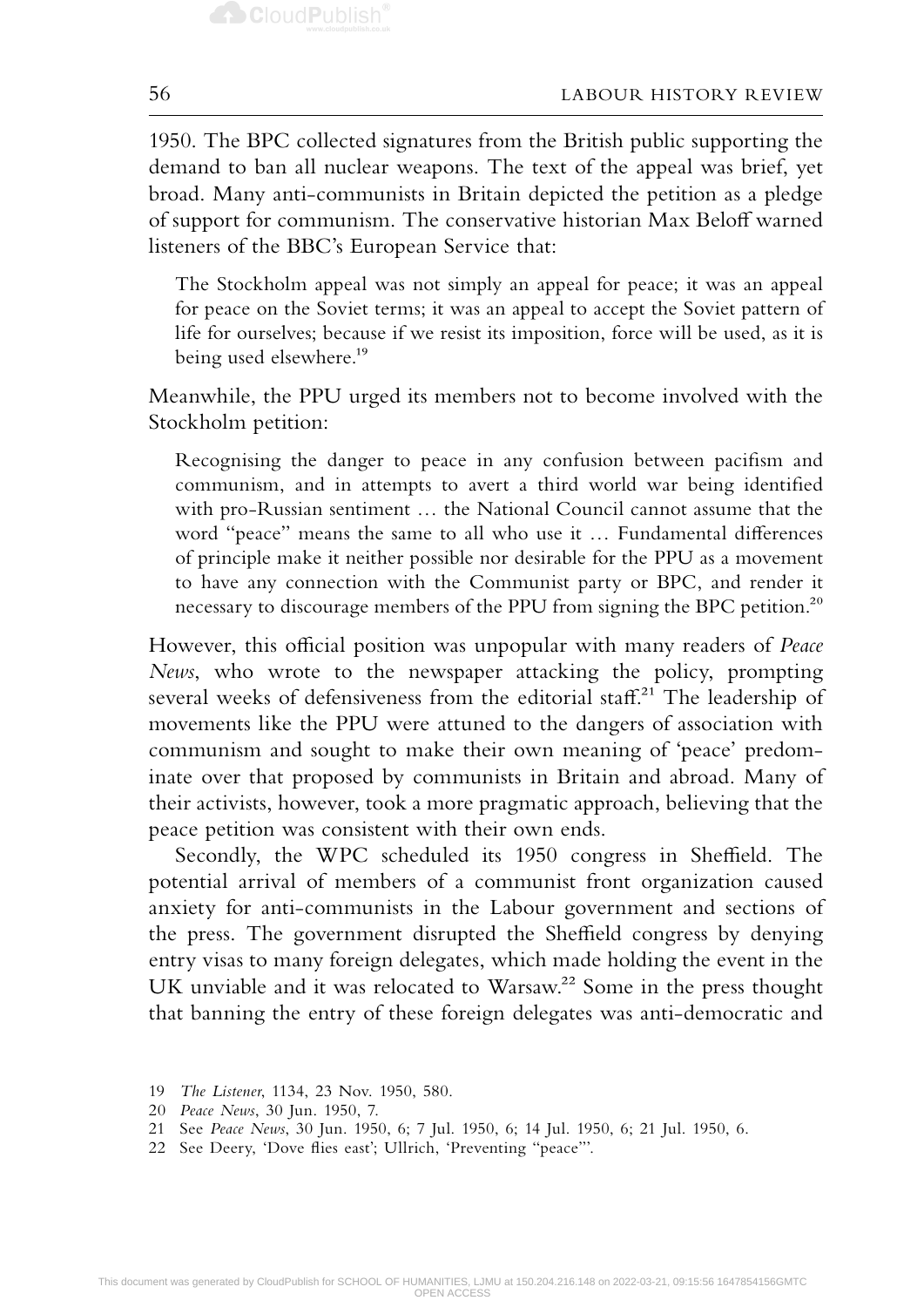

#### Communism and Notions of 'Peace' in Britain 57

potentially authoritarian.23 However, other popular newspapers, such as the *Daily Mail*, criticized the government for being too lax. The *Mail* asked rhetorically, 'odd is it not that a government who propose to control the British people hand and foot cannot stop a lot of subversive aliens coming in'.<sup>24</sup> The editorial continued: 'No one wants to see our liberties infringed, but it may be necessary to take something from them to preserve them. That happened in the last war – and we are at war again, though they call it a Cold War now.'25 The *Daily Mail* amplified the threat of communism as part of the anti-communist moral panic witnessed in Britain during the early 1950s. The *Mail* criticized the Labour government for being too controlling, but overlooked this apparent self-contradiction as it called for stricter measures against communists.

The *Daily Mail*'s comment angered part of its readership, some of whom wrote in condemning the actions of the government (and the *Mail*'s tacit support) for its non-liberal nature. One reader asked, 'were they too frightened to allow these people to state their views publically?'26 Readers of the Labour-supporting *Daily Herald* also raised the issue of tolerance of 'abhorrent' viewpoints and criticized the ban for betraying this British liberal ideal. A Labour councillor for Hackney, J.B. Cohen, wrote complaining that 'We had a magnificent opportunity of exposing the falsity of the so-called Peace Congress. Instead we have allowed ourselves to become instruments of the very things we as Socialists are fighting.'27 Cohen's letter fits into a wider anti-communist narrative fostered by many in the Labour Party and amongst the readership of the *Daily Herald* that promoted tolerance as a British *and* socialist value. This supposedly inherent British/socialist value of tolerance was discarded by the Labour leadership during this incident.<sup>28</sup> The exclusions surprised many within the Labour Party. Despite a warning from Party Secretary Morgan Phillips that Labour Party membership and trade union affiliation was 'incompatible' with participation at the WPC conference, a number of Labour Party members travelled firstly to Sheffield and later Warsaw. Welsh Labour MP S.O. Davies expressed 'disgust and resentment at the action taken by certain people in sabotaging [the WPC's] original efforts to hold [its] gathering in Britain'.29

- 24 *Daily Mail*, 10 Nov. 1950, 1.
- 25 *Daily Mail*, 10 Nov, 1950, 1.
- 26 *Daily Mail*, 16 Nov. 1950, 2.
- 27 *Daily Herald*, 14 Nov. 1950, 4.
- 28 Jenks, *British Propaganda*, 120–4.
- 29 Cited in, Noreen Branson, *History of the Communist Party of Great Britain 1941–1951* (London,

<sup>23</sup> John Jenks, *British Propaganda and News Media in the Cold War* (Edinburgh, 2006), 120–4.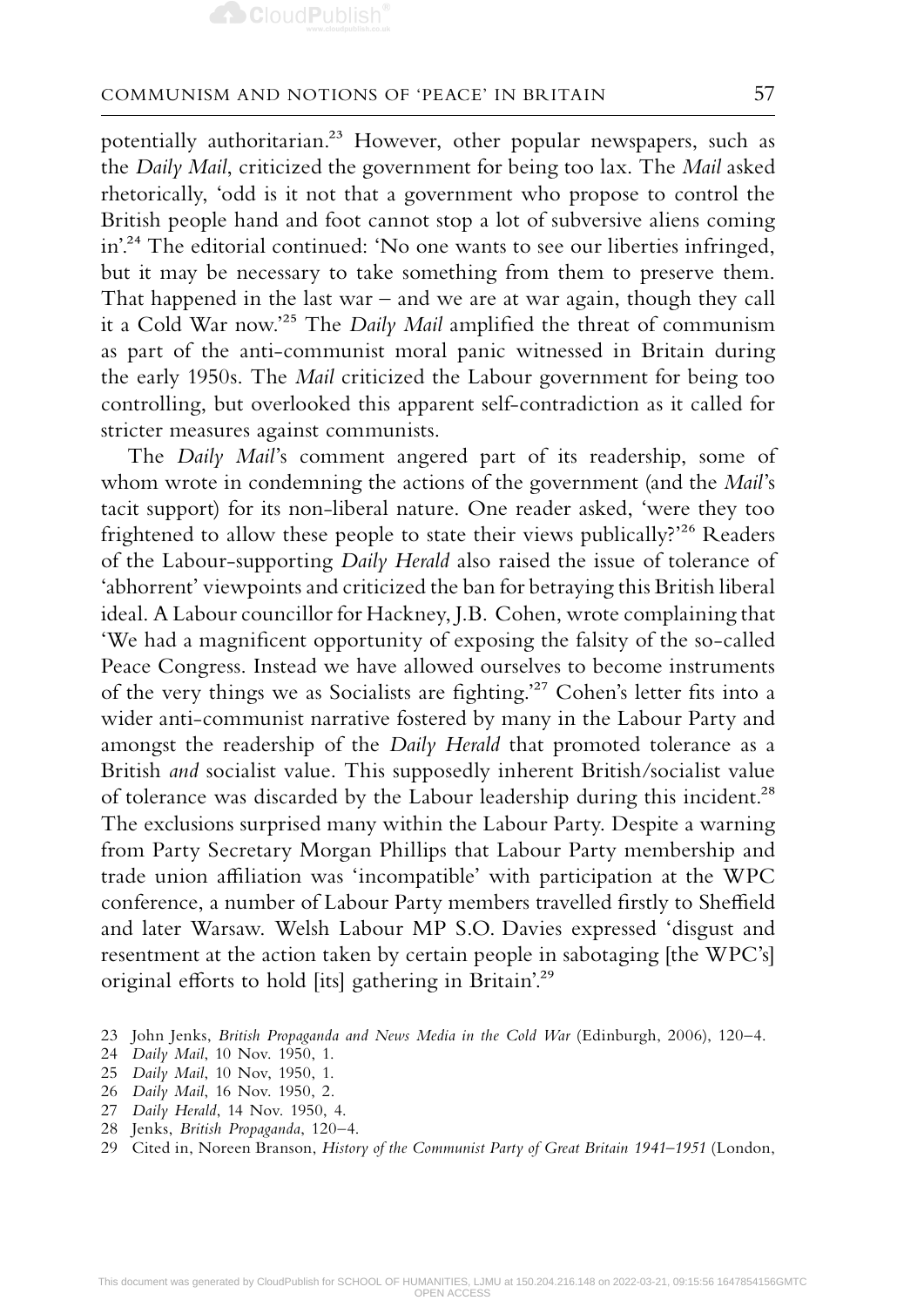58 **buying the contract of the CAROUR HISTORY REVIEW** 

Mainstream press criticisms of the non-communist peace organizations as being naïve and misled by communists remained common into the 1950s. The PPU was particularly concerned about this and was aware that their cause was threatened by frequent associations of their organization with the communist-led peace initiatives. Douglas Hyde, an ex-communist turned Catholic journalist, criticized the pacifist movement in the *Catholic Herald*, stating that the campaign of the BPC, led by the CPGB, had 'puzzled, and in some cases deceived, many genuine peace lovers'. Hyde warned that the campaign was 'timed and designed to aid the USSR, which stands to benefit so much by the disarmament of the West'.<sup>30</sup> Believing that Hyde was talking about them (despite not mentioning them by name), the PPU issued a robust rebuttal in their journal *Peace News*, declaring:

We are Little Red Riding Hoods who cannot recognise the wolf in grandma's clothing. We are dove-like harmlessness all compact, but of serpentine wisdom totally void … We are in short, well-meaning but uninstructed in the facts of life … The first thing to say about this charge of deception is that it happens to be incorrect. We know all about totalitarian tyranny. We are well up in the methods of the police state. We could pass a pretty stiff examination in the Sins of the Soviets. We have had first-hand evidence of some of the worst things done by Communist terrorism and we can confidently assert that, as far as our education is concerned we do not need to know any more.<sup>31</sup>

Denials such as this demonstrate that the leadership of the PPU became sensitive to the taint of communism and tried to convince the *Peace News* readership of the need to separate their campaign from communist-led organizations.

The PPU also tried to engage with the general population to undo associations with the communist slant of the BPC and launched Operation Gandhi, a civil disobedience campaign against both nuclear weapons and Britain's Civil Defence programme.<sup>32</sup> In January 1952 they organized a sit-in protest at the War Office in Westminster, which resulted in eleven arrests. The protesters' leaflet emphasized the PPU's non-communist stance, stating:

We owe you an explanation. We are not crackpots and we are not communists. We know we look silly. We are doing it to appeal to your intelligence and

- 30 *Catholic Herald*, 8 Jun. 1950, 8.
- 31 *Peace News*, 23 Jun. 1950, 2.

<sup>1997), 212–13.</sup>

<sup>32</sup> Sean Scalmer, *Gandhi in the West: The Mahatma and the Rise of Radical Protest* (Cambridge, 2011), 135.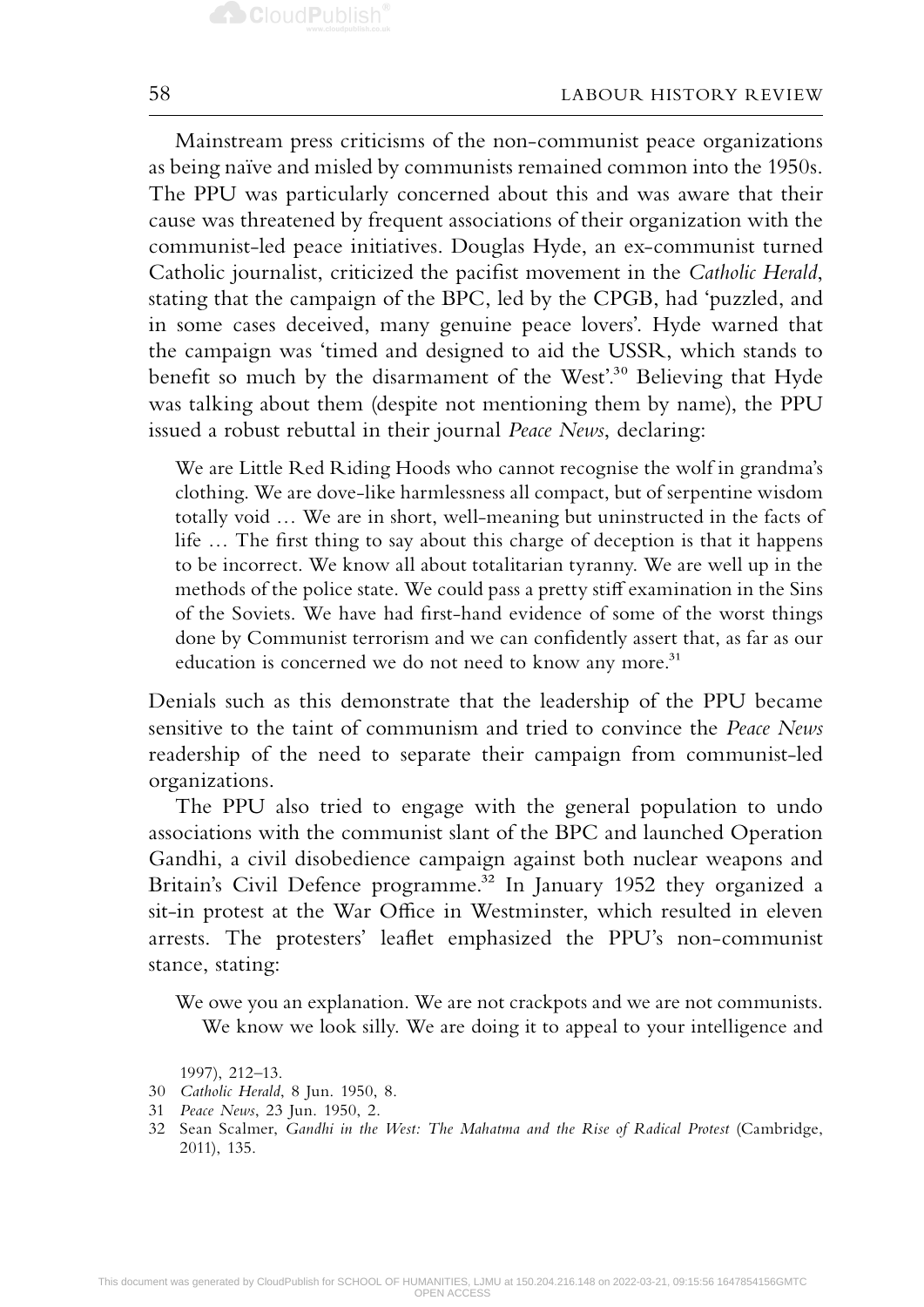your conscience, although it may lead to arrest and imprisonment … We who give you this leaflet refuse to take part in war or violent struggle for either West or East.<sup>33</sup>

The leaflet set out to disarm any potential accusations of communism and sought to regain ownership of the word 'peace' for non-communists. The protestors dissociated themselves from communism and simultaneously reasserted their opposition to armed conflict and the Cold War itself. The protest was largely ignored by the popular press, with the exception of the *Daily Mail*, which published a photograph of the demonstration and stated that the protestors claimed to be 'non-political', implicitly suggesting that the movement was untrustworthy. *The Times* dismissed the protest as merely an '[o]bstruction'.<sup>34</sup> Throughout 1952 and 1953, the PPU conducted sit-ins at Mildenhall Airbase, the Aldermaston weapons complex, the Proton Microbiological Weapons Institute, and the Harwell Nuclear Power Plant.<sup>35</sup> These protests were poorly attended, however, and on the few occasions when they received popular media coverage, they were generally depicted with suspicion, as the example of the War Office protest shows.

Against a *de facto* bipartisan commitment to anti-communism by the mainstream media and major parties, the PPU and other non-communist peace campaigners attempted to write their own peace narrative. They disseminated their peace message through their leaflets and their newspaper, *Peace News*, and rhetorically disassociated themselves from the communists. However, the emphasis that newspapers tended to give to communist front organizations like the BPC, especially during the intensive anti-communism of the early 1950s, meant that the repeated insistence of the PPU convinced few that they were not communist agents, and their demand to stop all war preparation won little support. The turning point in the popularity of disarmament movements came with increased awareness of the potential destructiveness of thermonuclear weapons.

- 34 *Daily Mail*, 12 Jan. 1952, 3; *The Times*, 12 Jan. 1952, 3.
- 35 Scalmer, *Gandhi*, 150–2.

<sup>33</sup> Leaflet reproduced in *Peace News*, 18 Jan. 1952, 3.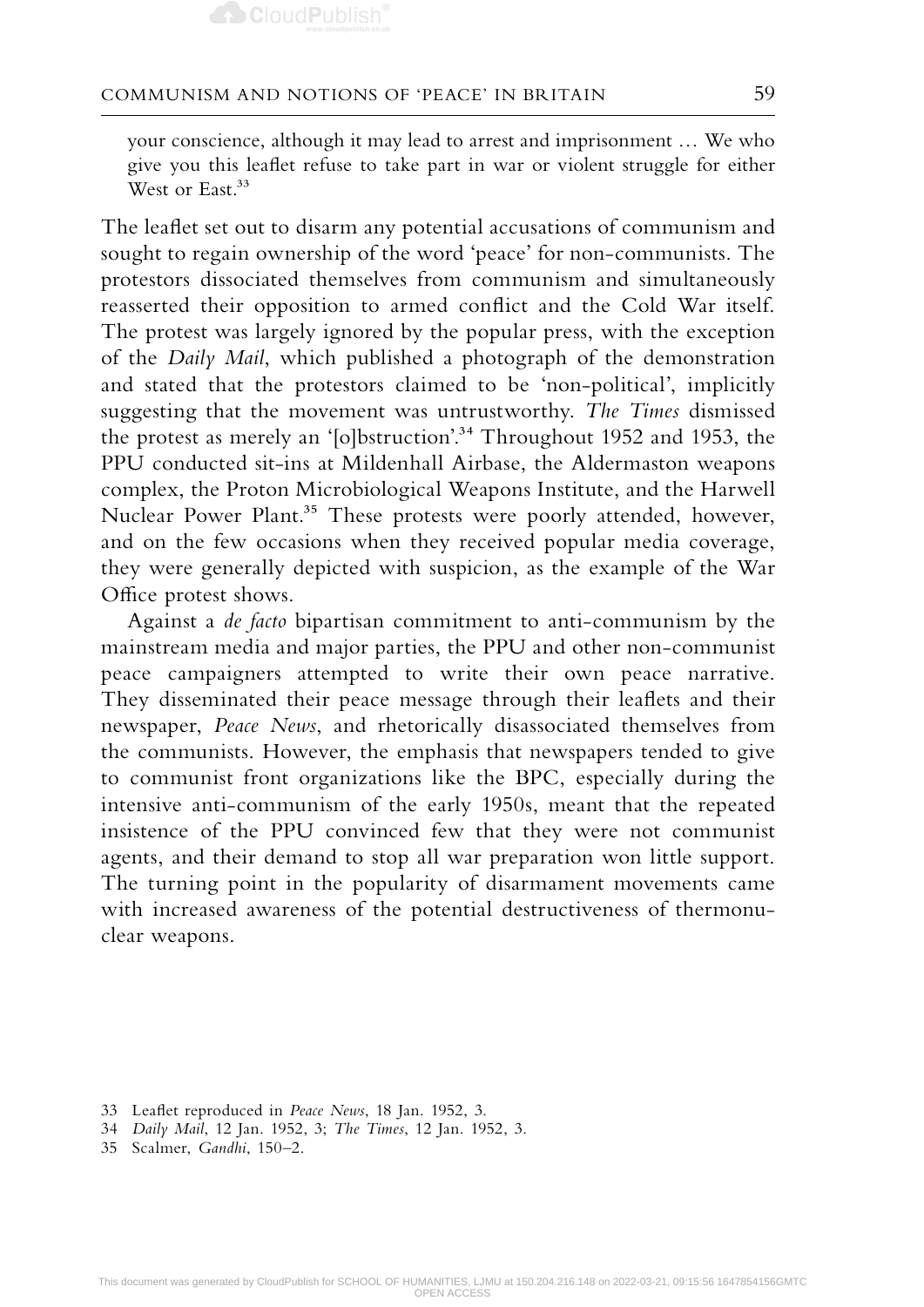### The push to unilateralism, 1954–1957

By the mid-1950s, there were significant shifts in public opinion concerning the prospect of peace. Moreover, concerns over nuclear weapons increased, which allowed the peace movement to grow. The US's Castle series of thermonuclear tests began a new phase in the Cold War. The March 1954 detonation of the Bravo shot, which was the first 'pure' hydrogen bomb and was then the most powerful nuclear weapon ever tested, intensified the arms race between the west and the Soviets. The explosions triggered concerns that any conflict might lead to worldwide devastation. Reports of the test in the news media produced what Dianne Kirby has described as a 'revolution in public consciousness' which was directed against nuclear armaments.<sup>36</sup> A Gallup opinion poll exemplified this opposition in March 1954, finding that 74 per cent of respondents favoured a multilateral agreement to 'ban the atom bomb', although 57 per cent believed that such an agreement was unlikely.<sup>37</sup>

The *Daily Mirror* ran a campaign to convince Churchill to renew attempts made in 1953 to convene a summit on easing Cold War tensions. In April 1954 the newspaper asked readers to send their responses to the questions:

- 1. Should Churchill at once OPENLY INVITE Eisenhower and Malenkov to a conference on the H-bomb?
- 2. Should Churchill ask Eisenhower and Malenkov to STOP further H-bomb tests in the meantime?<sup>38</sup>

Within four days, 22,657 people had responded, 21,207 answering 'yes' to both questions.<sup>39</sup> This reaction to coverage of nuclear destruction is a further example of the kind of success the popular press achieved in conveying what Adrian Bingham labels 'the awesome magnitude of the bomb', and helped to raise public awareness about the destructive potential of nuclear warfare in the mid-1950s.<sup>40</sup> Public reaction against the new bomb was exacerbated by footage of the Mike explosion of 1952 broadcast on BBC's *Panorama* on 13 April. This broadcast also featured the philosopher Bertrand

<sup>36</sup> Dianne Kirby, 'Responses within the Anglican Church to nuclear weapons 1945–1961', *Journal of Church and State*, 37 (1995), 614.

<sup>37</sup> George Gallup (ed.), *The Gallup International Public Opinion Polls: Great Britain 1937–75, Volume One: 1937–64* (New York, 1976), 320.

<sup>38</sup> *Daily Mirror*, 2 Apr. 1954, 1.

<sup>39</sup> *Daily Mirror*, 6 Apr. 1954, 1.

<sup>40</sup> Adrian Bingham, '"The monster"? The British popular press and nuclear culture, 1945–early 1960s', *British Journal for the History of Science*, 45 (2012), 616.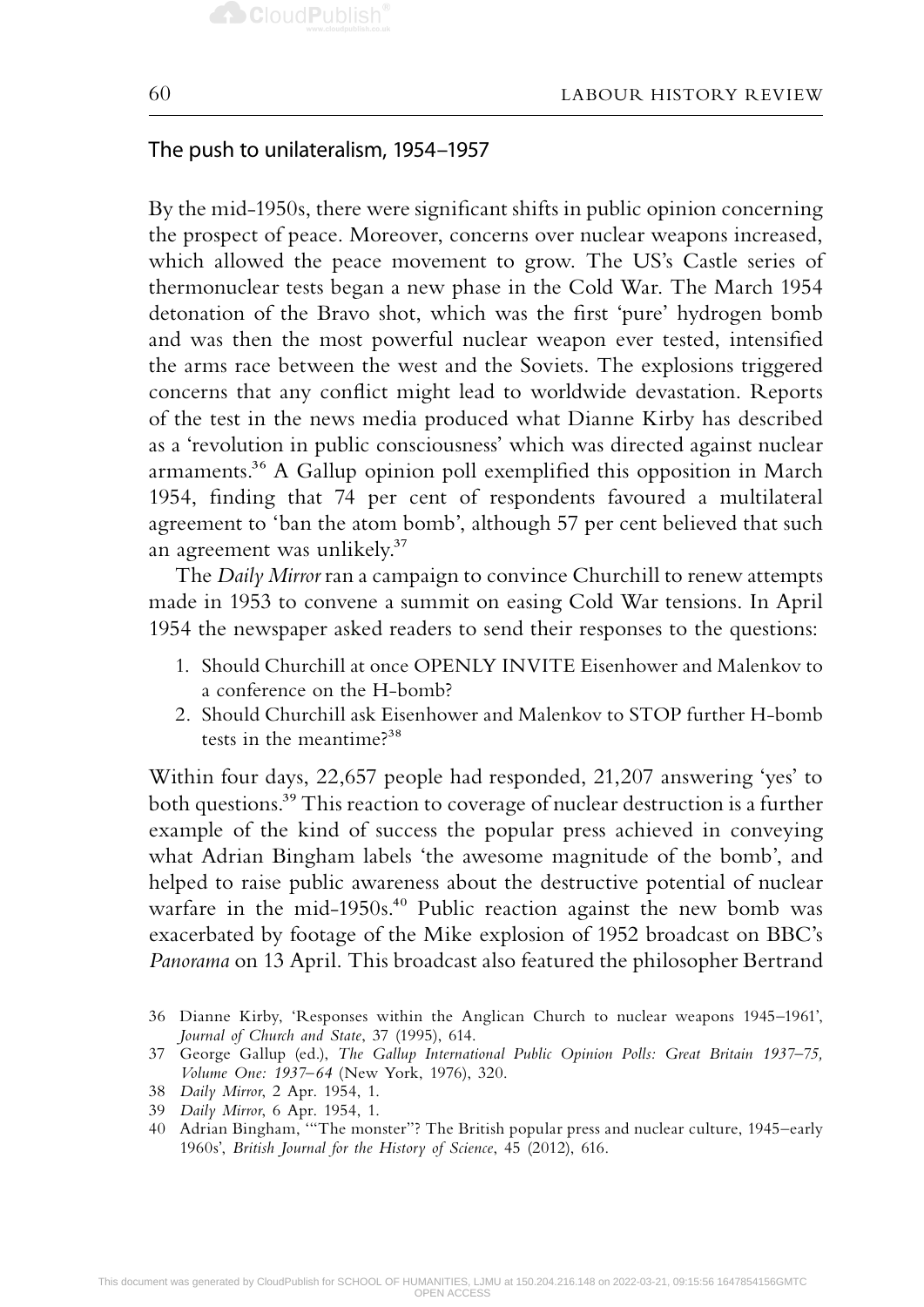

#### Communism and Notions of 'Peace' in Britain 61

Russell and the physicist Joseph Rotblat, who suggested that 'the annihilation of all life on earth is within the range of possibility'.41 The stoking of quite often apocalyptic fear within the mainstream media meant that more people became opposed to nuclear arms, despite the previous communist 'taint'. The increased public concern at the destructiveness of thermonuclear weapons encouraged more people to listen to activists' messages and join those later 1950s peace initiatives which, Nehring argues, began with the establishment of the National Council for the Abolition of Nuclear Weapons Tests in 1956.<sup>42</sup> This apparent 'galvanisation' of anti-nuclear activity was a continuation of the effects of the Bravo moment which began in March 1954.

Concerns about communist 'taints' and attacks on the peace movement lessened as mainstream anxieties about thermonuclear weapons circulated. There was an increasing sentiment that 'something' needed to be done. An editorial for *The Times* asked rhetorically:

Is peace possible? The hydrogen, after the atomic, bomb has amplified but not created the question; peace is popular … No government, one would suppose, whatever its side of the Iron Curtain can turn an entirely deaf ear to it.<sup>43</sup>

The editorial also lamented the previous association of peace with communist subversion because it discouraged peace initiatives. The peace movement was no longer automatically dismissed because of potential links to communism. But those who were sympathetic were often wary about the participation and methods of communists.

The Communist Party stressed that the testing of the hydrogen bomb had increased vocal opposition to nuclear weapons and strengthened the voice of the peace movement. The front page of *World News* on 10 April declared:

The widespread anxiety and anger of the people continues to mount. It was expressed by the many who lobbied their M.P.s on Monday night, and by the thousands who sent messages of protest and demands for action to the House of Commons.44

This rising anxiety amongst the British population presented the CPGB and the BPC with the opportunity to exploit this collective indignation

- 41 *Manchester Guardian*, 14 Apr. 1954, 12.
- 42 Nehring, *Politics*, 63–4.
- 43 *The Times*, 10 Apr. 1954, 7.
- 44 'The H-bomb and the EDC', *World News*, 10 Apr. 1954, 282.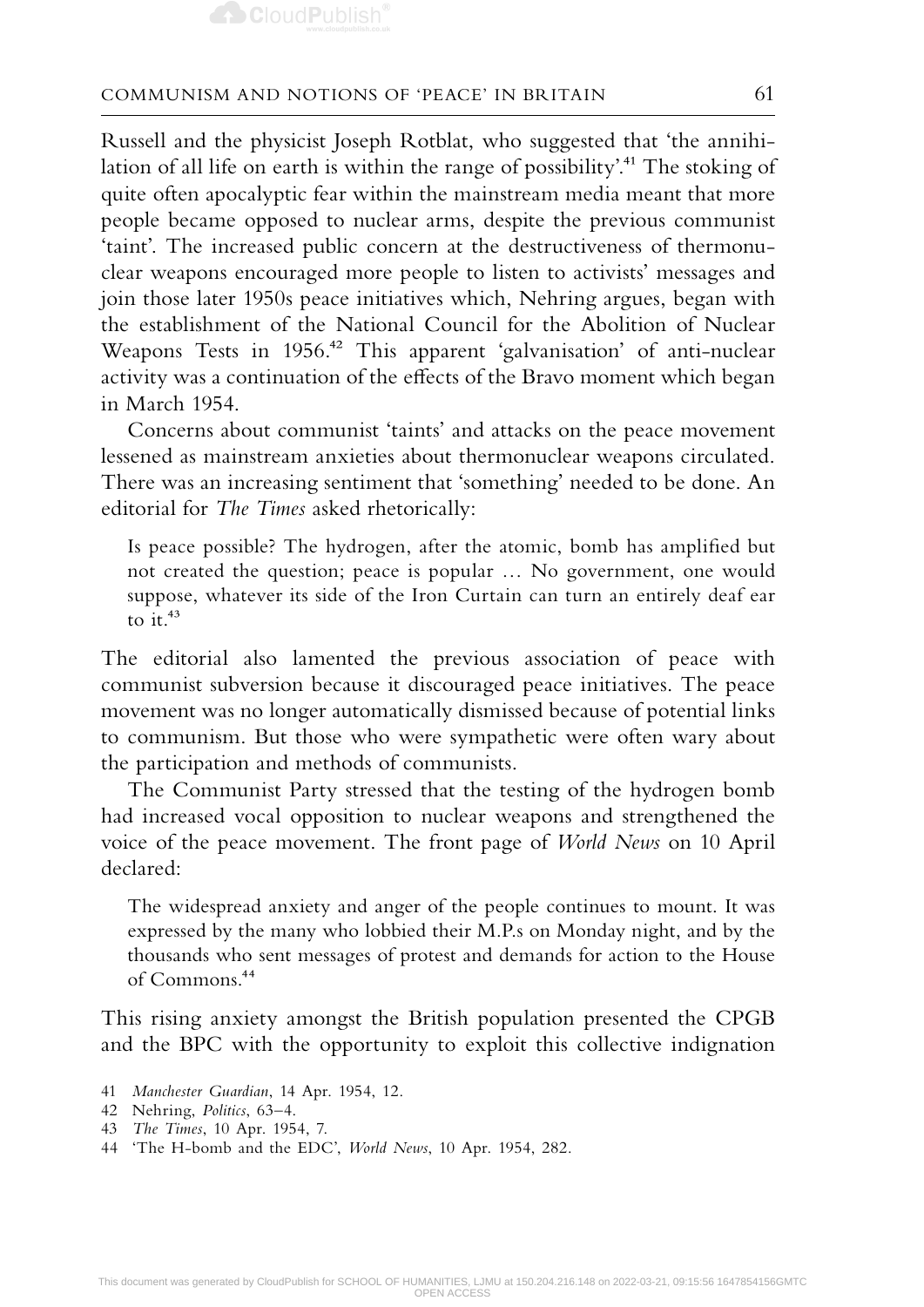62 **labour history REVIEW** 

and to influence the direction of the peace movement. The following week, *World News* announced on its front page:

Since the end of the war there has never been a time when such profound depths of feeling among the people were revealed as over the H-bomb. This feeling has been mounting at tremendous speed, as seen by the demonstration held in London during the week-end in response to the call of the British Peace Committee and the London Peace Foundation.<sup>45</sup>

The CPGB now called for unity within the peace movement, saying that the 'great need of the hour is that the efforts of all the peace forces should be united and that campaigns ... should be of an all-inclusive kind'.<sup>46</sup> The campaign against the H-bomb became a key component of the Communist Party's and the BPC's peace campaigning in the mid-1950s. As Willie Thompson wrote, the peace movement was central to the party's programme in the 1950s as it 'link[ed] together all its international concerns in terms of both security for the Soviet bloc and objection to what Western military forces were doing to Third World peoples'.<sup>47</sup>

The Communist Party's press warned that campaigns that did not embrace unity amongst peace campaigners would 'not only fall far short of their immediate aims, but will make no lasting contribution to the cause of peace'.48 However, the party did not always follow its own advice and, at times, resisted initiatives made by other peace groups whose notion of 'peace' was not directly tied to a desire to 'protect' the Soviet Bloc from western attack. An example of this was the party's relationship with the Hydrogen Bomb National Campaign (HBNC), which was launched by a group of one hundred Labour MPs following the outcry over the Castle hydrogen bomb explosion. The HBNC drew up a petition, circulated nationwide, calling for the British government to renounce H-bombs and to refuse to allow Britain to host American airbases.<sup>49</sup> Eventually the petition gathered 750,000 signatures that were delivered to Parliament. Kate Hudson suggests that this example of Labour Party-led activism was an important precursor of the formation of the Campaign for Nuclear Disarmament in 1958.<sup>50</sup> However, the HBNC received little support from

- 48 'The people v the H-bomb men', 302.
- 49 *Manchester Guardian*, 8 Apr. 1954, 16.
- 50 Kate Hudson, *CND: Now More than Ever* (London, 2005), 37–9.

<sup>45</sup> 'The people v the H-bomb men', *World News*, 17 Apr. 1954, 301.

<sup>46</sup> 'The people v the H-bomb men', 302.

<sup>47</sup> Willie Thompson, *The Good Old Cause: British Communism 1920–1991* (London, 1992), 98.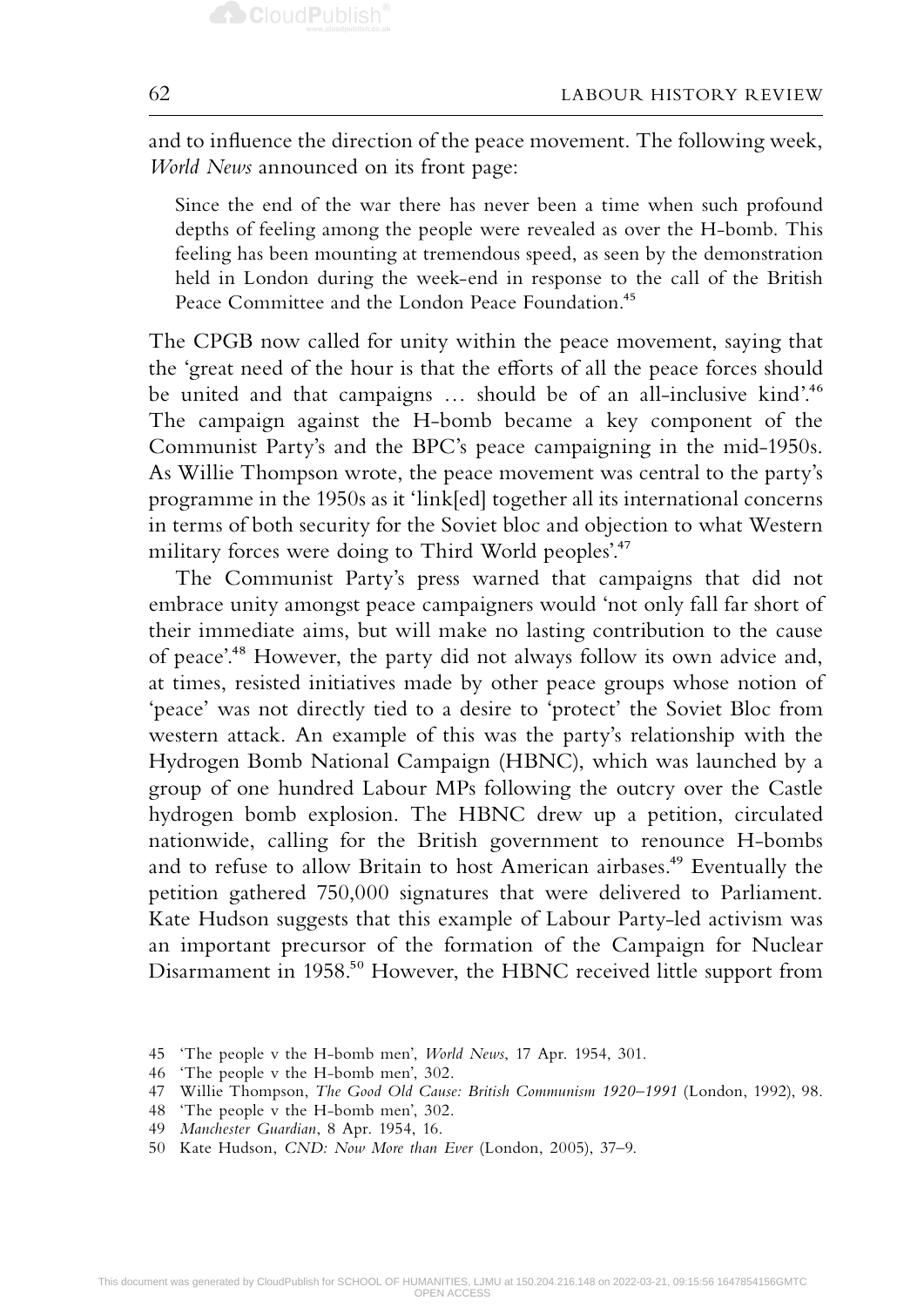

others in the peace movement, including the CPGB: the *Daily Worker* gave the campaign no coverage in its pages.

Other peace campaigners were also critical of the HBNC. The PPU argued that the abolition of hydrogen bombs was not enough and that the only answer was the total disarmament of *all* weapons. With spokespersons Sybil Shepherd and Stuart Morris leading the group's opposition, the PPU stated:

Under the circumstances we feel that we have no option but to discourage pacifists from taking part in the 'hydrogen bomb – national campaign' and to urge them instead to throw all their energies in[to] … making clear the pacifist answer to the situation by emphasising the moral issue …, not by signing an inadequate petition but by signing the pledge to renounce war.<sup>51</sup>

Disagreement within the peace movement suggests that, even when people were increasingly aware of the threat posed by greater destructive power, the movement remained divided between ideologically opposed factions whose different belief systems made it difficult to unite around a common aim. Despite popular misconceptions, the peace movement was not controlled by the Communist Party, which was equally very wary about certain sections of the peace movement. The HBNC was an attempt by some Labour MPs to force the Conservatives to pursue international nuclear agreements. It was also an attempt to maintain the initiative on nuclear arms control that many in the Labour Party, including Coventry East MP Richard Crossman, believed that their party had achieved by placing sustained pressure on the government during March and April 1954.<sup>52</sup> Furthermore, the campaign aimed to promote Labour's leadership of the peace movement, but both the communist-led BPC and the PPU were apprehensive about this parliamentary initiative.

Coinciding with the growing popularity of peace movements, the Labour-led Coventry City Council refused to implement its statutory Civil Defence commitment and informed the Home Secretary, Sir David Maxwell Fyfe, that:

In view of recent reports in regard to the explosion of the hydrogen bomb and its devastating effects, [we] inform the Home Secretary that it is a waste of public time and money to carry on with the Civil Defence Committee: therefore it is the Council's intention to take steps to terminate its existence.<sup>53</sup>

53 Coventry History Centre CCA/1/4/65/1, Coventry City Council Civil Defence Minutes,

OPEN ACCESS This document was generated by CloudPublish for SCHOOL OF HUMANITIES, LJMU at 150.204.216.148 on 2022-03-21, 09:15:56 1647854156GMTC

<sup>51</sup> *Peace News*, 23 Apr. 1954, 5.

<sup>52</sup> Janet Morgan (ed.), *The Backbench Diaries of Richard Crossman* (London, 1981), 303–7.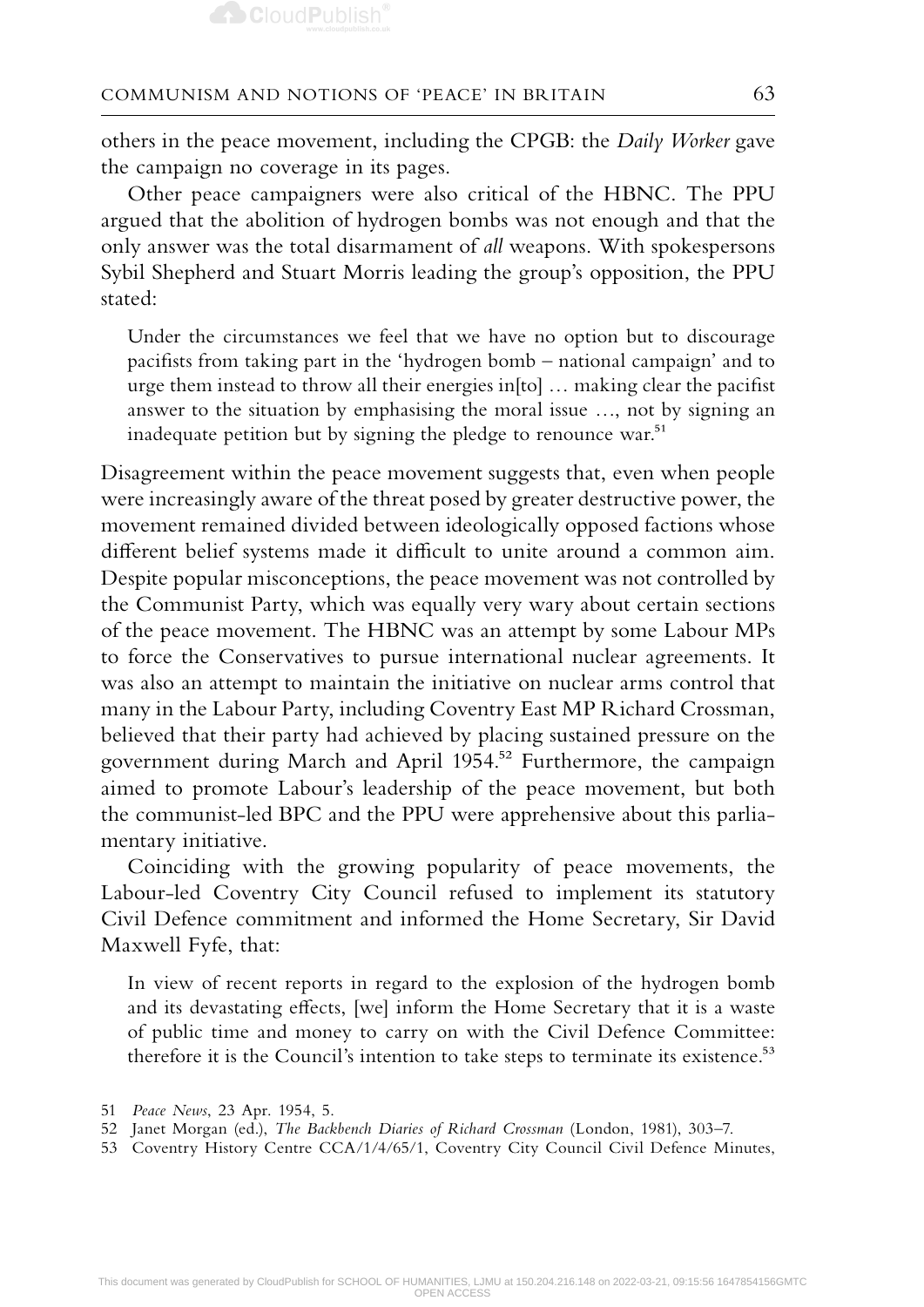The announcement showed that the councillors thought the new nuclear weapons had radically diminished the possibility of any form of defence. The action allowed opponents of Coventry City Council and Labour to express their concerns that Labour's left was being unduly influenced by the CPGB.<sup>54</sup> Coventry City Council's decision to disband its Civil Defence committee went against the national Labour Party's directives and the council was criticized by both the Conservatives and sections of the parliamentary Labour Party.<sup>55</sup> However, several Labour-controlled local councils supported Coventry and suggested that they might follow suit (although none actually did).56 Following Coventry City Council's protest against a Civil Defence exercise held in the city on 31 May, a number of critics made associations between Coventry's actions and communism, and accused the council of being sympathetic to the Soviet Union. For example, Gilbert Richards, a Conservative councillor in Coventry, argued that this move would 'bring gladness only to those behind the iron curtain' and the *News Chronicle* accused the council of copying 'a theme song from Moscow'.<sup>57</sup> Whilst Coventry's decision to jettison its Civil Defence commitments tapped into the public's fear of thermonuclear weapons and the potential devastation of the hydrogen bomb, the taint of communism persisted and Nick Tiratsoo has noted that local Conservatives and Liberals were quick to associate Labour with Moscow during the 1955 general election campaign.58

Whilst Coventry's City Council was led by a Labour Party majority, it was praised by the CPGB for its decision regarding Civil Defence, which right-wing critics used to suggest associations between the two. Whilst still a CPGB member, Fire Brigades Union official John Horner congratulated the council for its 'magnificent stand for peace'.59 In an editorial for *Labour Monthly*, the Communist Party's R. Page Arnot wrote that 'the futility of the Home Office's "Civil Defence" has been strikingly exposed' and that

28 Apr. 1954, 78/163.

- 54 Nick Tiratsoo, *Reconstruction, Affluence and Labour Politics: Coventry 1945–60* (London, 1990), 92.
- 55 See Nicholas Barnett, '"No protection against the H-bomb": Press and popular reactions to the Coventry Civil Defence controversy, 1954', *Cold War History*, 15 (2014), 1–24.
- 56 For example: *Daily Mail*, 30 Apr. 1954, 1; *Daily Mirror*, 4 Jun. 1954, 16; *Daily Mirror*, 23 Jun. 1954, 3; *Daily Mirror*, 23 Jul. 1954, 16.
- 57 *Daily Mail*, 7 Apr. 1954, 3; *News Chronicle*, 31 May 1954, 4. See also Modern Record Centre University of Warwick (Hereafter 'MSS') MSS.24/3/2/1 Telegrams to Lord Mayor of Coventry from Craythorne, 9 Apr. 1954; MSS.24/2/3 30 Apr. 1954.
- 58 Tiratsoo, *Coventry*, 93.
- 59 MSS.24/3/1/11 Telegram from John Horner to Sydney Stringer, 7 Apr. 1954.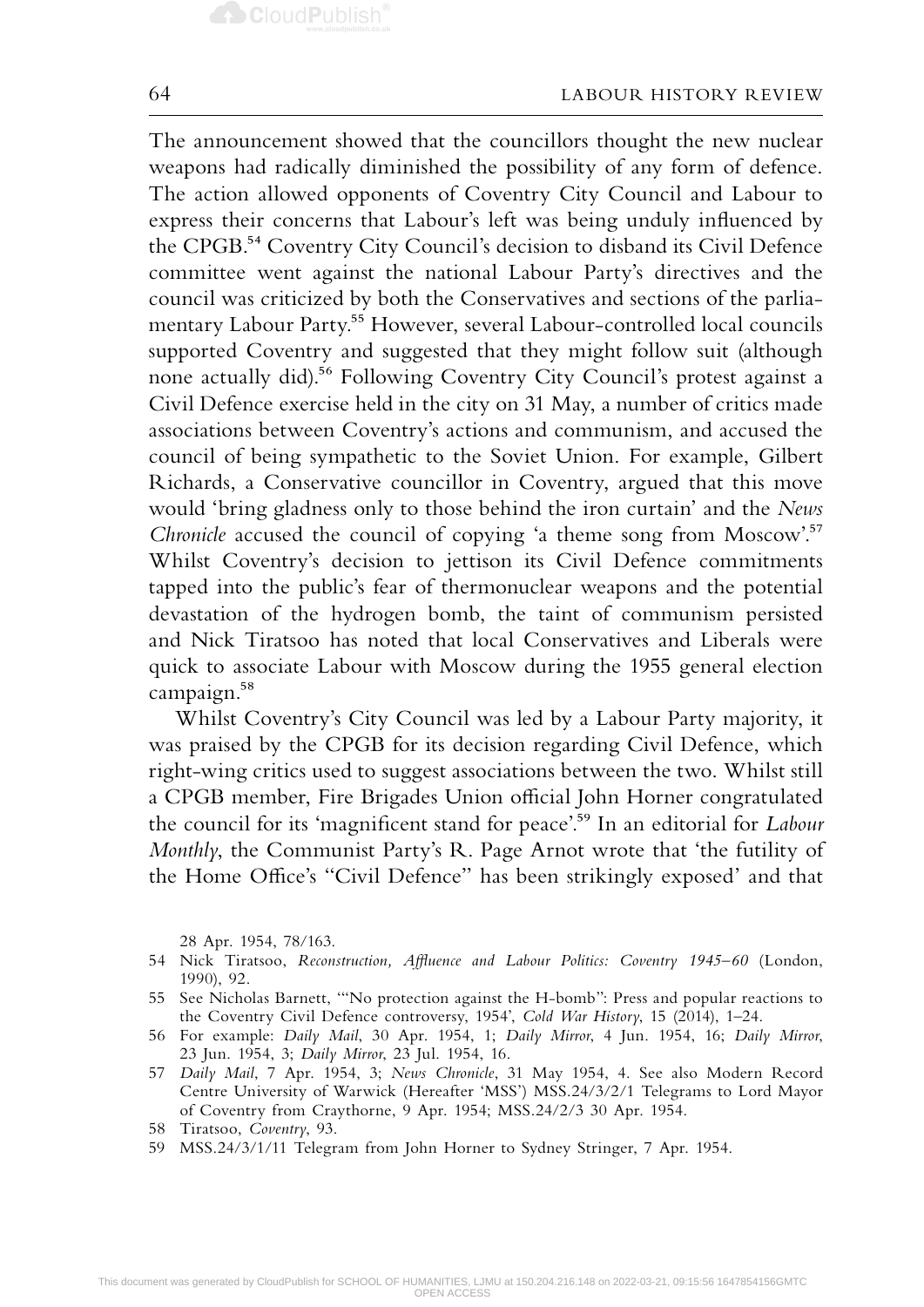

the Coventry Labour Party had demonstrated that 'the only defence against total destruction is to prevent the use of the hydrogen bomb'.<sup>60</sup> In an open letter to Fyfe, the Secretary of the BPC and *Daily Worker* staffer William Wainwright commended Coventry for its stance, stating: 'Coventry's decision is making history. May we hope that you will respond to its appeal to work for the abolition of all weapons of indiscriminate slaughter?<sup>'61</sup> Whilst Coventry's councillors were frequently accused of ignoring the communist threat, communists applauded them and frequently sought to capitalize on nuclear anxieties.

Throughout the mid-1950s, the issue of nuclear weapons remained contentious, particularly during the general election of 1955 and then again during the crises of late 1956 – the Hungarian uprising and the Anglo-French-Israeli invasion of Suez. The fear that international conflict might spark a nuclear war resulted in the emergence of a popular movement against nuclear weapons. This concerned the Conservative government, which attempted to contain nuclear anxieties. Peter Goodwin suggests that the Conservatives were particularly worried about the new media presence of television and scrutinized the BBC for its coverage of nuclear and peace issues, writing that they 'directly and indirectly ensured that the BBC downplayed the dangers of the bomb'.<sup>62</sup> During this phase, peace became more popular as there was a growing realization of the dangers posed by nuclear weapons. Simultaneously, the peace movement became more diverse with the growth of many non-communist organizations. Having dominated the peace movement in the early 1950s, the BPC was still one of the largest peace organizations in Britain, but its influence was challenged by other non-communist organizations. In the late 1950s, a new organization with a broad appeal further threatened the dominance of the BPC – the Campaign for Nuclear Disarmament. CND's formation was to cause consternation amongst Britain's communists, who zigged and zagged in their approach towards the new organization.

<sup>60</sup> R. Page Arnot, 'War or peace?', *Labour Monthly*, 37 (August 1954), 343.

<sup>61</sup> Labour History Archive and Study Centre, Manchester (hereafter LHASC), CP/CENT/ PEA/01/02 Letter from William Wainwright to David Maxwell Fyfe, 16 Jun. 1954.

<sup>62</sup> Peter Goodwin, 'Low conspiracy – government interference at the BBC', *Westminster Papers in Communication and Culture*, 2 (2005), 209.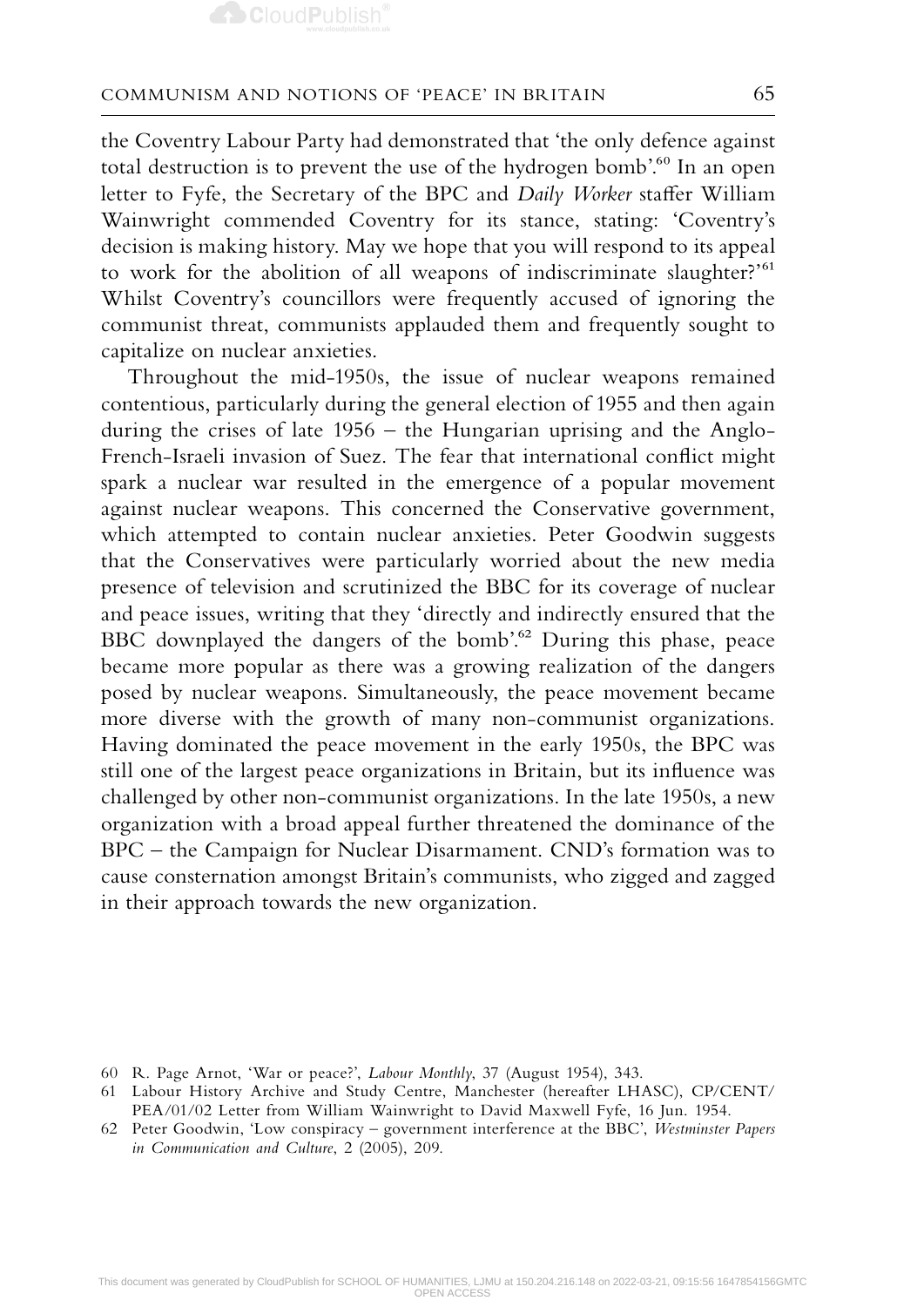

66 **buying the contract of the CAROUR HISTORY REVIEW** 

### CND and Britain's first mass disarmament movement, 1957–1960

In November 1957 the *New Statesman* published J.B. Priestley's article 'Britain and the Nuclear Bombs', which discussed how the Soviets' launch of Sputnik would increase nuclear competition.<sup>63</sup> Priestley's article spurred a number of activists (such as Bertrand Russell, Michael Foot, and E.P. Thompson) into action and the Campaign for Nuclear Disarmament was formed in February 1958. The original aim of CND was, as Mark Phythian wrote, 'a short, concerted campaign to inform and win over public opinion and the Labour Party … to the wisdom of unilateral UK renunciation of nuclear weapons as a first step towards world disarmament'.<sup>64</sup> CND's limited objective gave it an advantage when compared to the PPU, which demanded an end to all armaments nuclear and conventional. Increased public awareness of the effects of nuclear weapons and a desire for some kind of limitation on proliferation on an international scale meant that CND capitalized on the development of broader concerns about nuclear war. Furthermore, the campaign brought differing ideological groups, including members of the PPU, Operation Gandhi, Labour Party activists, and later trade union activists and the communists, together to pursue unilateral nuclear disarmament. This led to several disagreements within CND over its direction, but also meant that some pre-existing groups were wary of the organization.

The PPU had a problematic relationship with CND. A statement in *Peace News* suggested that the problem was CND's refusal to promote the abolition of all armed forces:

While … sympathising with the concern of those who are demanding unilateral disarmament of nuclear weapons, the PPU confidently asserts that the only effective answer lies with those who are committed to all the implications for total peace and the complete renunciation of war itself. It is that answer which the PPU must continue to give clearly and without compromise if those who now feel unable to accept the full pacifist position are to be helped to see the logical conclusion of their demands and to accept the personal responsibility of renouncing war itself and urging unilateral total disarmament.<sup>65</sup>

The PPU's approach was consistent with its pacifism: it asserted that antinuclear campaigns were inadequate and campaigned for total conventional

65 *Peace News*, 28 Feb. 1958, 5.

<sup>63</sup> J.B. Priestly, *New Statesman*, 2 Nov. 1957, 556.

<sup>64</sup> Mark Phythian, 'CND's Cold War', *Contemporary British History*, 15 (Autumn 2001), 135.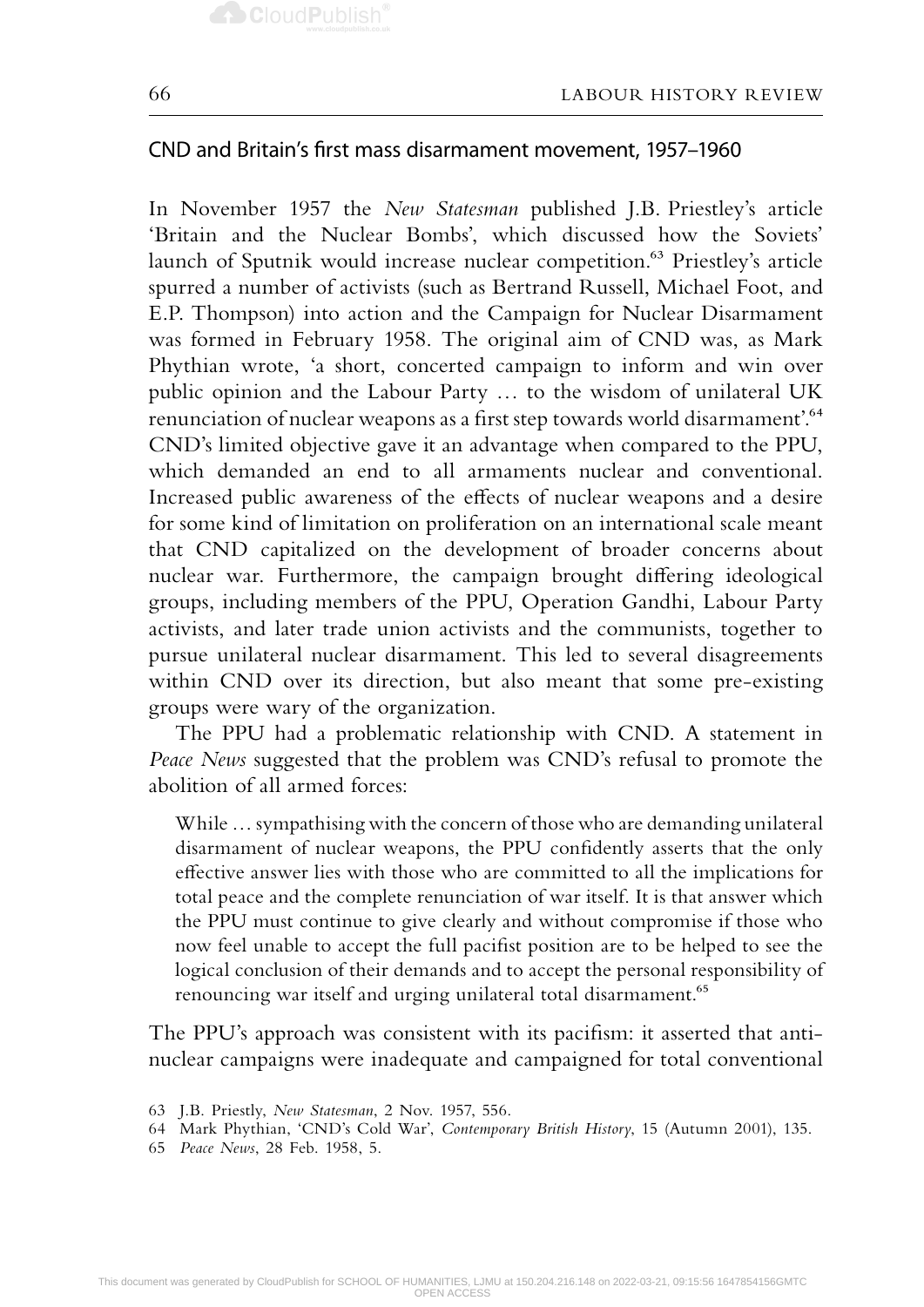

#### Communism and Notions of 'Peace' in Britain 67

disarmament. The memory of the Second World War was relatively fresh and coverage in the press had stoked fears around thermonuclear conflict, which meant that the PPU's stance had marginally stronger appeal than CND's. Moreover, it was typical of the PPU's reluctance to cooperate with other groups in the peace movement – a position that proved detrimental to the PPU itself (as well as the wider movement) as CND rose in prominence. CND had won support by focusing on the horror that could be caused by thermonuclear conflict, while the PPU denounced all war preparation and advocated complete disarmament by the British. In the era of the Cold War, opposition to nuclear weapons grew (a Gallup Poll in May 1958 suggested that 30 per cent approved of unilateral British nuclear disarmament), but there was little public appetite for total conventional disarmament.<sup>66</sup>

Dominic Sandbrook has asserted that the Cold War was generally absent from British daily concerns, proposing that the public felt a general indifference to international politics.<sup>67</sup> Nevertheless, reportage of flashpoints such as the Soviet invasion of Hungary, the Suez crisis, and the nuclear arms race made the Cold War conflict impossible to ignore and during the late 1950s, anti-nuclear activists encouraged people to think about the international situation.<sup>68</sup> However, as the May 1958 opinion poll and lack of press support for CND's position suggest, unilateral disarmament was not overwhelmingly popular. Much of the popular press treated the unilateralist approach of CND with contempt or downplayed their early activities, but the first Aldermaston march during Easter weekend of April 1958 changed this media outlook.

The first march from London to Aldermaston was the expansion of a march planned by the Direct Action Committee, a pacifist organization linked to the PPU and *Peace News*, but was subsequently dominated by CND.<sup>69</sup> The press could not easily dismiss over ten thousand marchers.<sup>70</sup> Despite not supporting CND's objectives, the *Daily Mirror* congratulated the organization on its principled stand:

The *Mirror* salutes the Aldermaston marchers. Blistered feet and all … Everybody wants to get rid of the bomb. The argument is the best way to do

- 66 Gallup, *Gallup International Public Opinion Polls*, 462.
- 67 Dominic Sandbrook, *Never Had It So Good: A History of Britain from Suez to the Beatles*  (London, 2005), 259.

70 Jeremy Tranmer, 'Odd bed-fellows: British Christians and communists in the struggle for peace', *Revue LISA/LISA e-journal*, 9 (2011) (http://lisa.revues.org/416: accessed 6 Aug. 2014).

<sup>68</sup> Nehring, *Politics*, 183.

<sup>69</sup> Holger Nehring, 'The British and West German protests against nuclear weapons and the cultures of the Cold War, 1957–64', *Contemporary British History*, 19 (2005), 230.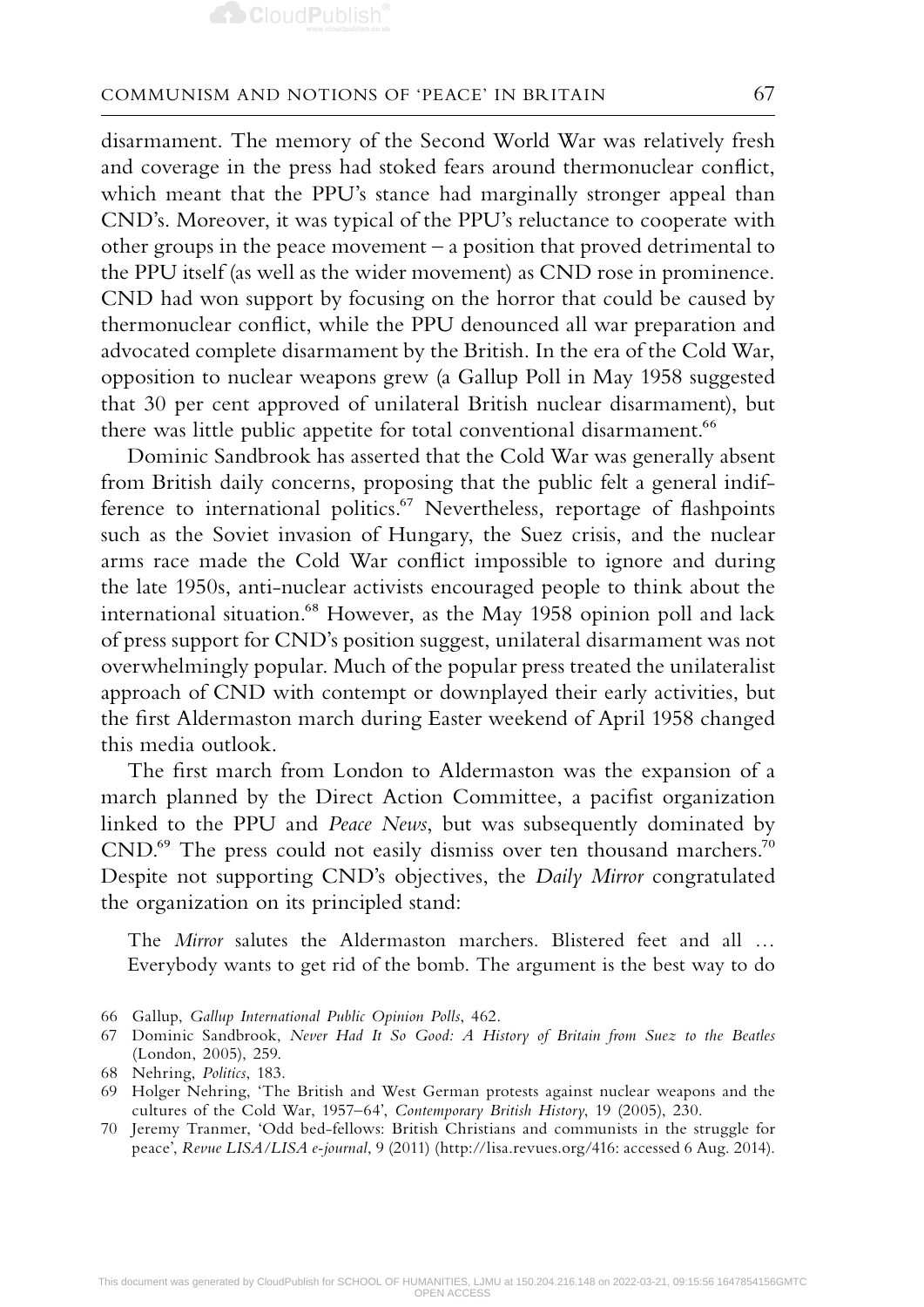it … This newspaper has made it clear that it thinks the Aldermaston marchers are on the wrong tack.

But at least they UPPED and DID something.<sup>71</sup>

As the newspaper with the largest circulation in Britain at the time, the attention that the *Mirror* gave CND was vital in disseminating its ideas to the wider British population. At the same time, however, the newspaper's staff expressed concerns about the organization. The opinion writer 'Cassandra' expressed unwillingness to embrace unilateral nuclear disarmament, but applauded the marchers:

[T]he fact that hundreds of people, no matter how misguided, are prepared to tramp through the streets and the lanes for four days of acute discomfort shows that the people of this country are deeply uneasy at the nuclear perils that now surround them.72

Meanwhile, the *Daily Herald* followed a similar line, declaring: 'We may not agree with all they are marching for but at least … they have acted for their beliefs'.73 Roy Greenslade suggests that these headline articles angered Labour Party leaders, but that they pleased the 'vast majority' of the *Herald*'s readership.74 Therefore, newspapers engaged with broader anxieties over the threats posed by nuclear proliferation. Moreover, whilst press opposition to nuclear weapons indicated their desire for international agreement, they also suggested that a mass movement against nuclear weapons, rather than simply a pacifist movement, reflected many people's concerns.

CND's emergence coincided with broader anxieties about the nuclear arms race and the increased destructiveness of the new generation of weapons since 1954. The movement rapidly grew beyond its organizers' expectations.75 Bingham has found that the popular press was often alarmist about the nuclear issue, with newspapers applying labels like the 'horror bomb' to thermonuclear weapons.<sup>76</sup> The emergence of a mass nuclear disarmament movement further demonstrates Bingham's argument that the scale of coverage given to nuclear weapons helped to form opinions about the arms race. By engaging in large-scale evocative protests, such as the Aldermaston march, CND expanded on concerns about nuclear

- 71 *Daily Mirror*, 8 Apr. 1958, 2.
- 72 *Daily Mirror*, 7 Apr. 1958, 4.
- 73 *Daily Herald*, 7 Apr. 1958, 2.
- 74 Roy Greenslade, *Press Gang: How Newspapers Make Profits from Propaganda* (London, 2003), 113–14.
- 75 Nehring, *Politics*, 129.
- 76 Bingham, '"The monster"?', 623.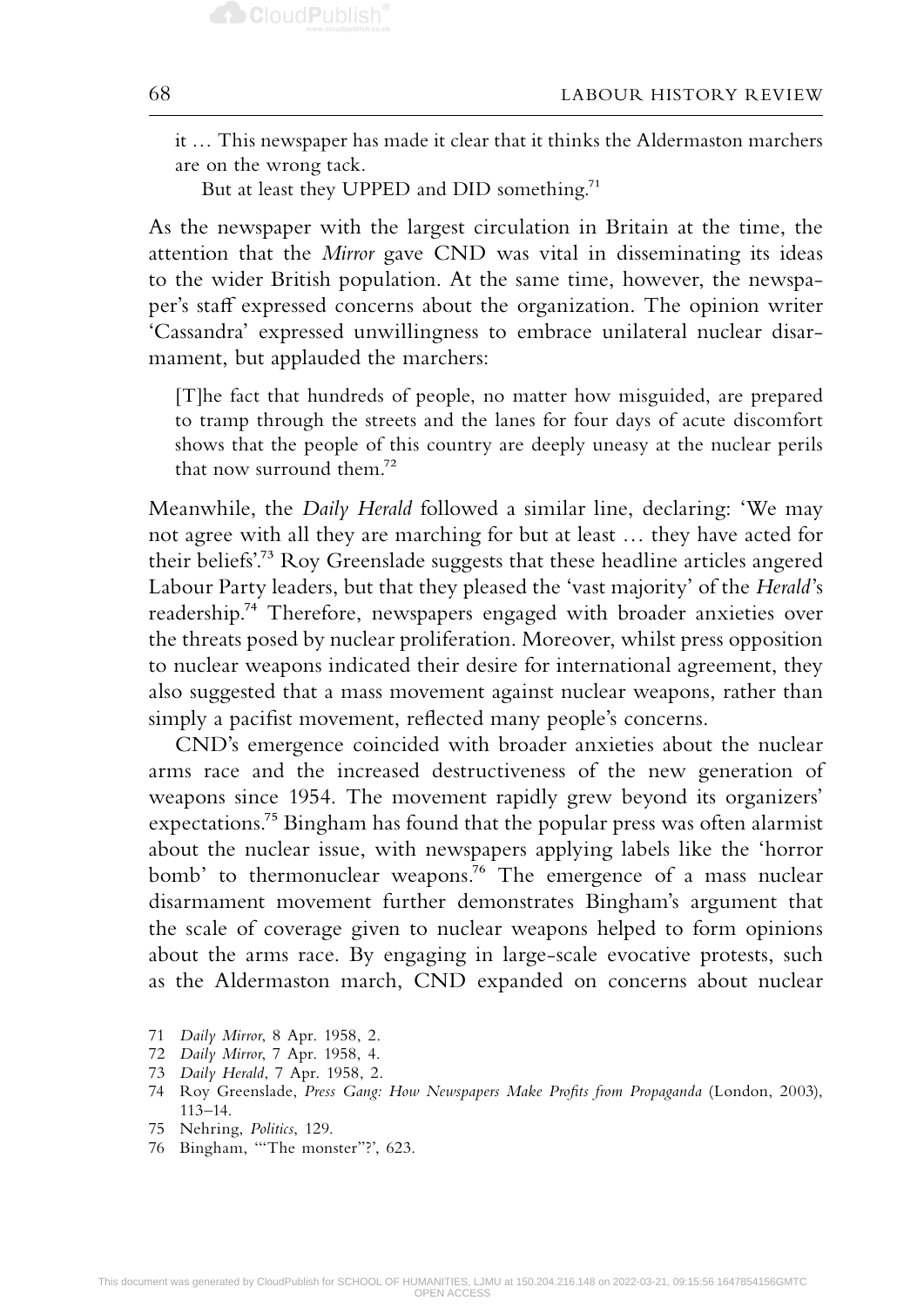proliferation, which had begun in the popular press. Whilst the popular and usually Labour-supporting press did not necessarily support CND's aim of unilateral disarmament, it accepted that nuclear weapons were terrifying and that peace must become a political priority. CND's position often followed more widespread concerns and it was able to utilize this popular support for the reduction of nuclear tensions unlike the PPU, which demanded the total renunciation of war.

But other, possibly more conservative, newspapers were less favourable towards CND and reported communist infiltration of the movement. The *Daily Sketch* claimed that the CND leadership was absent from the Aldermaston march and that the rank-and-file protestors were naïve, allowing 'about 2000' communists to take over the march.<sup>77</sup> The politically liberal *News Chronicle*'s Frank Barber similarly implied that the Aldermaston marchers were mainly communist, but this sparked a number of letters from readers criticizing the journalist.78 This press representation contrasted with the government's own intelligence reports which, after careful investigation, concluded in 1959 that 'the communists have not at all penetrated the CND at national level' and that '[t]he Communist Party does not support the Campaign for Nuclear Disarmament'.<sup>79</sup>

Some right-wing newspapers were also concerned that the appeal of CND was expanding to non-traditional peace activists, such as the suburban middle class. Writing in the *Daily Mail*, Alan Brien stated that for every communist attending the march, 'there were a hundred respectable private persons from semi-detached houses with tradesmen's entrances who … wished to show their uneasy concern for tomorrow'.<sup>80</sup> Nehring uses the *Daily Mail*'s coverage of the 1958 Aldermaston march to demonstrate the paper's conservative values and 'dislike' of the middle class, which could presumably be interpreted as an anti-intellectual position.<sup>81</sup> But as Judy Giles points out, the *Daily Mail* was also seeking to attract the aspirational middle class, which formed a significant section of its readership.<sup>82</sup> Its coverage might therefore have been reflecting on the similarities between the usual leisure pursuits of

- 77 *Daily Sketch*, 3 Apr. 1958, 2; 5 Apr. 1958, 1; 7 Apr. 1958, 16.
- 78 *News Chronicle*, 7 Apr. 1958, 1–5; 5 Apr. 1958, 1–3.
- 79 TNA FO 371/140482, Foreign Office Minute, 7 April 1959 'Campaign for Nuclear Disarmament'.
- 80 *Daily Mail*, 7 Apr. 1958, 4.
- 81 Nehring, *Politics*, 81.
- 82 Judy Giles, 'Class, gender and domestic consumption in Britain 1920–1950', in Emma Casey and Lydia Martins (eds), *Domestic Cultures of Commercialisation of Everyday Life* (Aldershot, 2007), 20–1.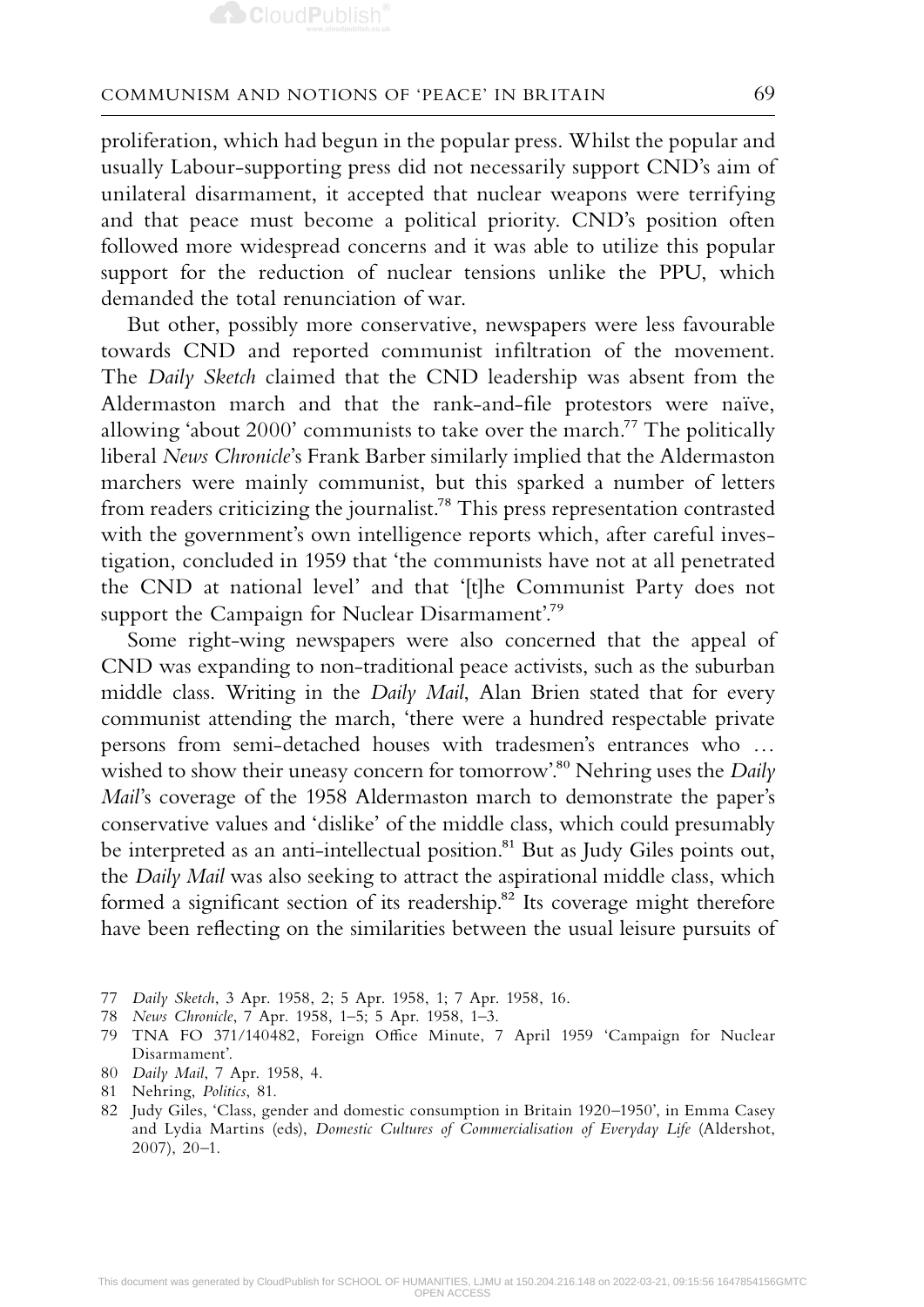70 **labour history REVIEW** 

the middle class and engaging in popular concerns about nuclear weapons. CND aimed to appeal to a cross-class base, but drew much of its support from Britain's aspiring middle classes and echoed the concerns of many 'ordinary' people who made up the readership of newspapers such as the *Daily Mail*.<sup>83</sup> The articles therefore reflected a common concern over nuclear weapons shared by newspaper and readership, rather than a criticism of the campaign's middle-class membership. Street activism and opposition to nuclear arms was not always attacked outright  $-$  a testament to how far the British peace movement was interacting with the popular consciousness by the late 1950s.

Whilst some contemporaries were concerned that CND was being infiltrated by communists, scholars investigating the British left have long contended that the CPGB was hostile towards CND because it threatened the BPC's dominance over the peace movement. Since the 1970s, a number of scholars have argued that the CPGB were opposed to CND in its initial years, with Willie Thompson explaining:

In the first place it had seen the new movement as a distraction from what was really important, namely disarmament negotiations between the Great Powers … The second reason for the party's suspicion was that the Campaign was seen as a potential rival to its own front peace organization, the British Peace Committee …84

Nevertheless, other scholars have argued that the attitude of the Communist Party towards CND (and the peace movement more generally) was more ambivalent. As Roger Seifert and Tom Sibley have written, the 'main efforts [of the party] were directed toward the peace campaign' in the 1950s, but always on the multilateral platform of banning all nuclear weapons.<sup>85</sup> Richard Taylor has also stated that, 'Contrary to popular opinion both inside and outside CND, the *Daily Worker* had given considerable coverage to Peace Movement activities prior to the formation of CND.'86

Throughout the 1950s, the focus of the Party's peace activism was the BPC, with which it encouraged trade unions to affiliate. On paper, the

86 Richard Taylor, 'The Marxist left and the peace movement in Britain since 1945', in Richard Taylor and Nigel Young (eds), *Campaigns for Peace: British Peace Movements in the Twentieth Century* (Manchester, 1987), 163.

<sup>83</sup> On the class basis of CND's membership, see Frank Parkin, *Middle Class Radicalism: The Social Bases of the British Campaign for Nuclear Disarmament* (Manchester, 1968).

<sup>84</sup> Thompson, *Good Old Cause*, 116. See also David Widgery, *The Left in Britain* (Harmondsworth, 1976), 106; Nigel Young, *An Infantile Disorder? The Crisis and Decline of the New Left* (London, 1977), 154; Callaghan, *Cold War, Crisis and Conflict*, 147.

<sup>85</sup> Roger Seifert and Tom Sibley, *Revolutionary Communist at Work: A Political Biography of Bert Ramelson* (London, 2012), 47, 56.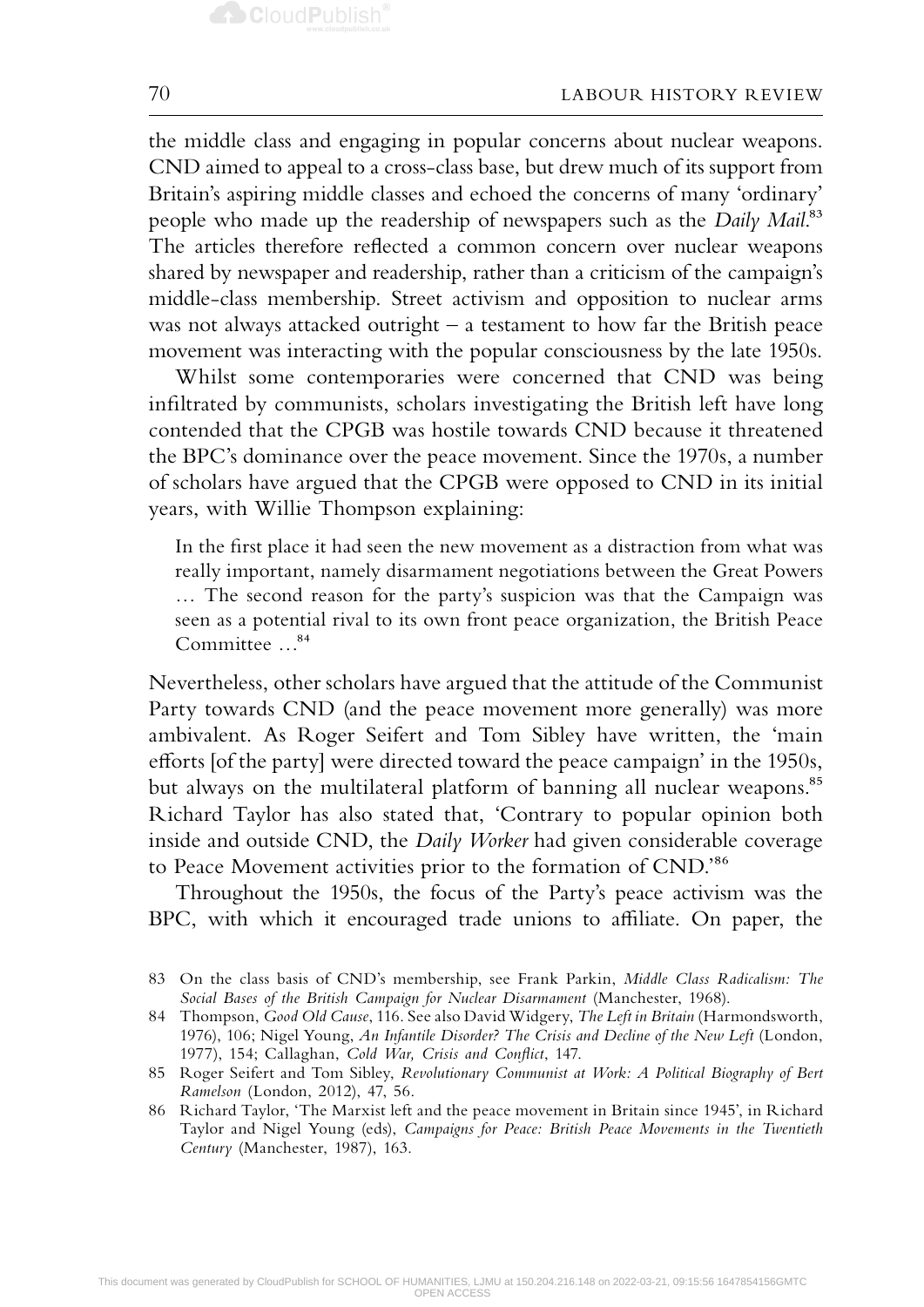

Party 'pledge[d] its support to the efforts of all peace organizations',<sup>87</sup> but as mentioned above, it was actually quite reluctant to work with other peace organizations, such as the PPU. This did not really present a problem while the BPC was probably the most organized peace group in the country. However, the emergence of CND was a problem that the CPGB had to negotiate.

As Richard Taylor has written, one of the major disagreements between the CPGB and CND was the latter's policy of unilateral disarmament.<sup>88</sup> The Party's Assistant Secretary George Matthews criticized the CND policy of unilateralism for being too 'liberal' and 'defeatist', and argued that 'even if what the unilateralists propose were to become Government policy, it would not solve the problem of the H-bomb, since American and Russian H-bombs would remain'.<sup>89</sup> Instead of focusing on unilateral disarmament, Matthews proposed that the peace movement should concentrate on international disarmament agreements between the superpowers: 'the best way to rally the people to secure the banning of the bomb by Britain and all other countries, is to concentrate on the fight for international agreement'.<sup>90</sup>

The CPGB was also concerned that CND had not integrated itself into the labour movement and risked splitting the peace movement. A draft resolution written by the Communist Party's Political Committee showed that the Party was worried that right-wing elements in the labour movement would manipulate this difference 'to divide the peace forces'.<sup>91</sup> To counter this, the CPGB declared:

Congress therefore appeals to all sections of the peace movement in Britain, unilateralists and non-unilateralists, to unite in a supreme effort to this end. It appeals for the unity of the peace movement and the Labour movement for these aims.<sup>92</sup>

Some Communist Party members questioned whether it was more strategic to get the organized labour movement to agitate for peace, rather than the Party cooperating with peace organizations, particularly as many trade unions were still wary of CND.<sup>93</sup>

The CPGB's Executive Committee commended CND for bringing

- 88 Taylor, 'The Marxist left', 164.
- 89 George Matthews, 'Unilateralism and the fight to peace', *World News*, 15 Mar. 1958, 163–5.
- 90 Matthews, 'Unilateralism', 165.
- 91 CP/CENT/PC/04/09, LHASC, CPGB Political Committee (PC), 'Draft political resolution', n.d.
- 92 CP/CENT/PC/04/09, LHASC, CPGB PC, 'Draft political resolution'.
- 93 CP/CENT/PC/04/10, LHASC, PC, 'Some proposals for pre-congress discussion in *World News*', 29 Jan. 1959; Taylor, 'The Marxist left', 164.

<sup>87</sup> CP/CENT/PC/03/15, LHASC, John Gollan, 'Notes for report to Executive Committee', 6 Mar. 1958.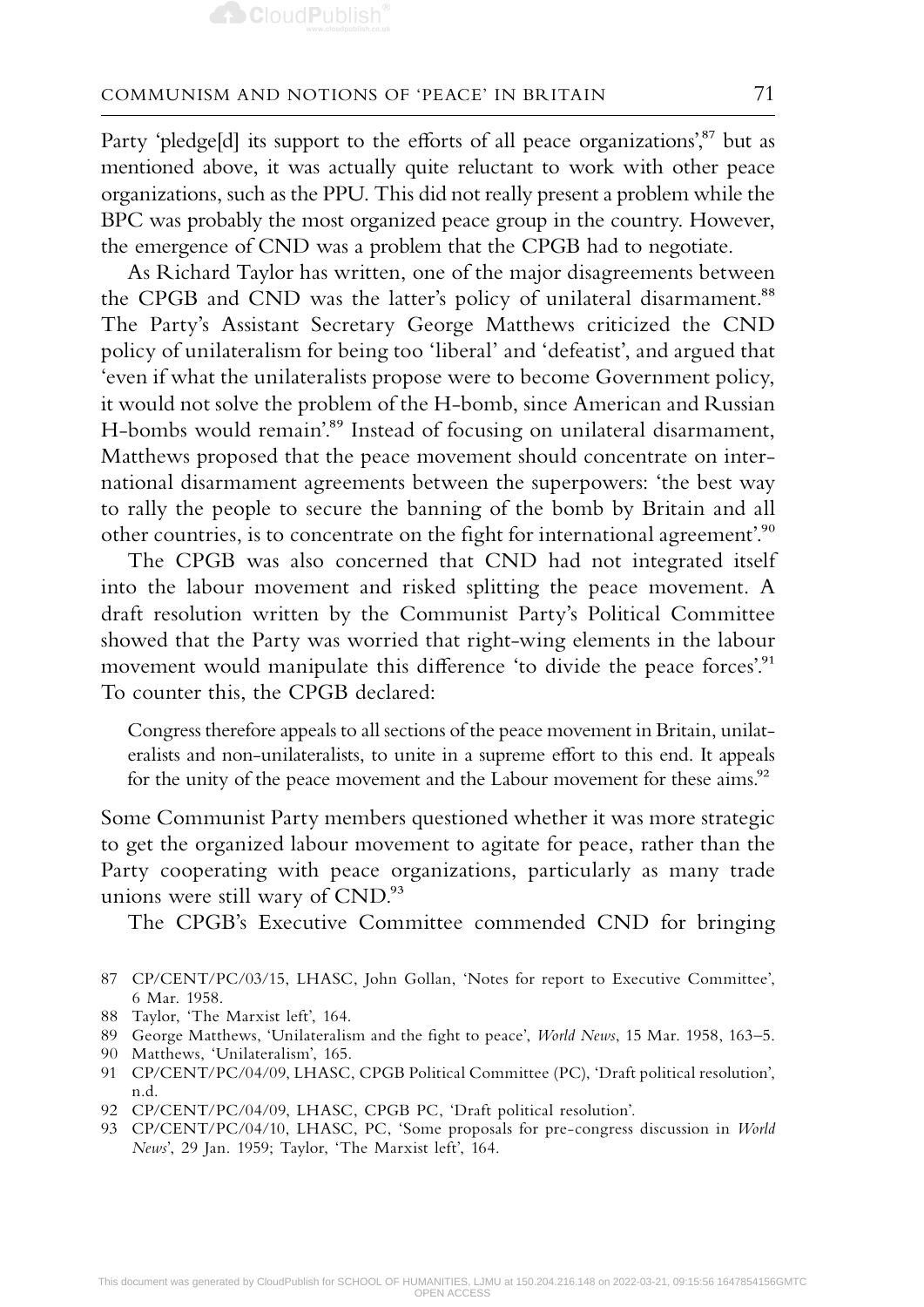'many from the professional and middle sections of the population' into the peace movement, but warned:

Its weakness has been that its leaders have held themselves aloof from the organized Labour movement, have often taken up an 'anti-political-party' attitude, have tried to impose bans and proscriptions, and have emphasised the issue of unilateral nuclear disarmament in a way which has tended to divide rather than unite the forces for peace.<sup>94</sup>

The CND's '"anti-political-party" attitude' which the CPGB found distasteful helped the campaign to gain support. Its ability to steer clear of association with communism allowed it more respectability in British society. The Party, while using supportive language in regard to CND, still believed that the BPC fulfilled a role in the peace movement that no other organization could. The Executive Committee stated:

It is an organization trying to conduct continuous activity for peace, on all the major international issues, and not engaging in only spasmodic campaigning on particular questions [and also] … recognises the key importance of winning the organized Labour movement into action for peace …95

By mid-1959, antagonism between the CPGB and the TUC increased as it seemed that the latter was looking to support CND, rather than the BPC. The CPGB alleged that the 'General Council of the TUC and the top leadership of the CND have both advised against support' for a 'March for Life' demonstration organized by the BPC.<sup>96</sup> In July 1959, the CPGB acknowledged the Aldermaston march as one of a number of events that showed 'the widespread alarm at the nuclear dangers' amongst the British public, but still supported the 'March for Life' demonstration.<sup>97</sup>

Richard Taylor suggests that this antagonism coincided with a change of heart by the CPGB towards unilateralism as the labour movement warmed to CND, which appeared to be building serious opposition to the Labour Party leadership's position.<sup>98</sup> Taylor quotes George Matthews, who reflected on this tactical shift in 1978:

Around the middle of 1959 we came to the conclusion that whether or not we had been right earlier on about the issue of unilateralism … the situation had

- 95 CPGB EC, '26<sup>th</sup> national congress draft political report'.
- 96 CP/CENT/PC/04/15, LHASC, PC, untitled document, n.d.
- 97 CP/CENT/PC/04/16, LHASC, PC, 'Labour and the bomb', 11–12 Jul. 1959.
- 98 Taylor, 'The Marxist left', 166.

OPEN ACCESS This document was generated by CloudPublish for SCHOOL OF HUMANITIES, LJMU at 150.204.216.148 on 2022-03-21, 09:15:56 1647854156GMTC

<sup>94</sup> CP/CENT/EC/06/05, LHASC, CPGB Executive Committee (EC), '26<sup>th</sup> national congress draft political report', 14–15 Mar. 1959.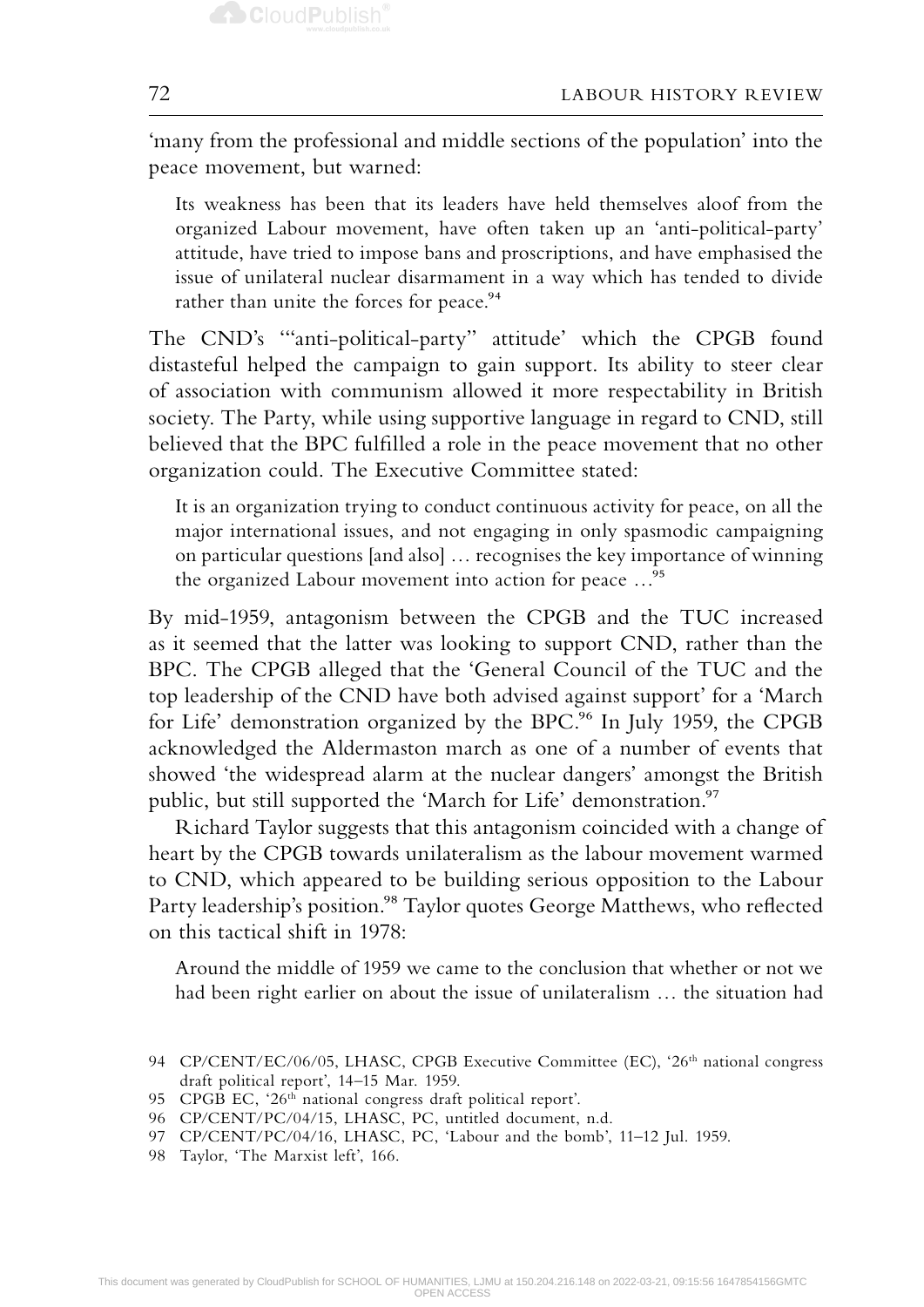developed as far as public opinion, and opinion in the Labour Movement, was concerned where the issue was combining the two: that is, calling for Britain to renounce the Bomb as a step to international agreement.<sup>99</sup>

By 1960, the positions of CND and the CPGB had aligned. That year's Aldermaston march was celebrated by the Communist Party press, the *Daily Worker* featuring a sizeable article on 'Why They'll March from Aldermaston'. Although the CPGB had previously agitated for a greater trade union presence within the peace movement, it now applauded the diversity of those marching:

When this Easter the thousands – pretty girls and young men, at once sober and gay, mothers with prams, and fathers piggybacking Joan and John; Labour, Liberal and Communist, Quaker, Jew and Nonconformist, Indian, West Indian and African – make their pilgrimage, it will be not just in protest against the boffins of death at the Aldermaston Atomic Weapons Research establishment.<sup>100</sup>

In the months following the Aldermaston march, the communist journal *Labour Monthly* published two articles by CND representatives, one by Anna Steele (Secretary of CND's London Regional Council) and one by S.R. Broadbridge (Treasurer of CND north-west region), which demonstrated the Party's shift towards openly embracing the Campaign.<sup>101</sup> The article by Broadbridge was important because it tacitly acknowledged the previous disagreement between CND and the CPGB (and the BPC):

Since the foundation of the Campaign for Nuclear Disarmament there have been two organizations working for peace in Britain, with differing policies and appealing to different sections of the public. It has become increasingly clear recently that this benefits none but the opponents of international agreement and that only a united effort can force success in the many negotiations at present in progress.<sup>102</sup>

But the article now commended the united efforts of the two campaign groups, stating 'we are not rivals', although it reminded readers that 'Not all C.N.D. supporters have lost their hesitations over cooperation, [and] not all trade unions have ceased to believe that C.N.D. is a set of middle class cranks.'103 Long-time Party member Arnold Kettle praised the 'wide and enthusiastic participation of progressive middle-class people, and particularly

- 99 George Matthews, cited in Taylor, 'The Marxist left', 166.
- 100 *Daily Worker*, 23 Mar. 1960, 2.
- 101 Anna Steele, 'Why we are marching', *Labour Monthly*, Apr. 1960, 163–6; S.R. Broadbridge, 'Campaigners – unite!', *Labour Monthly*, May 1960, 224–6.
- 102 Broadbridge, 'Campaigners', 224.
- 103 Broadbridge, 'Campaigners', 226.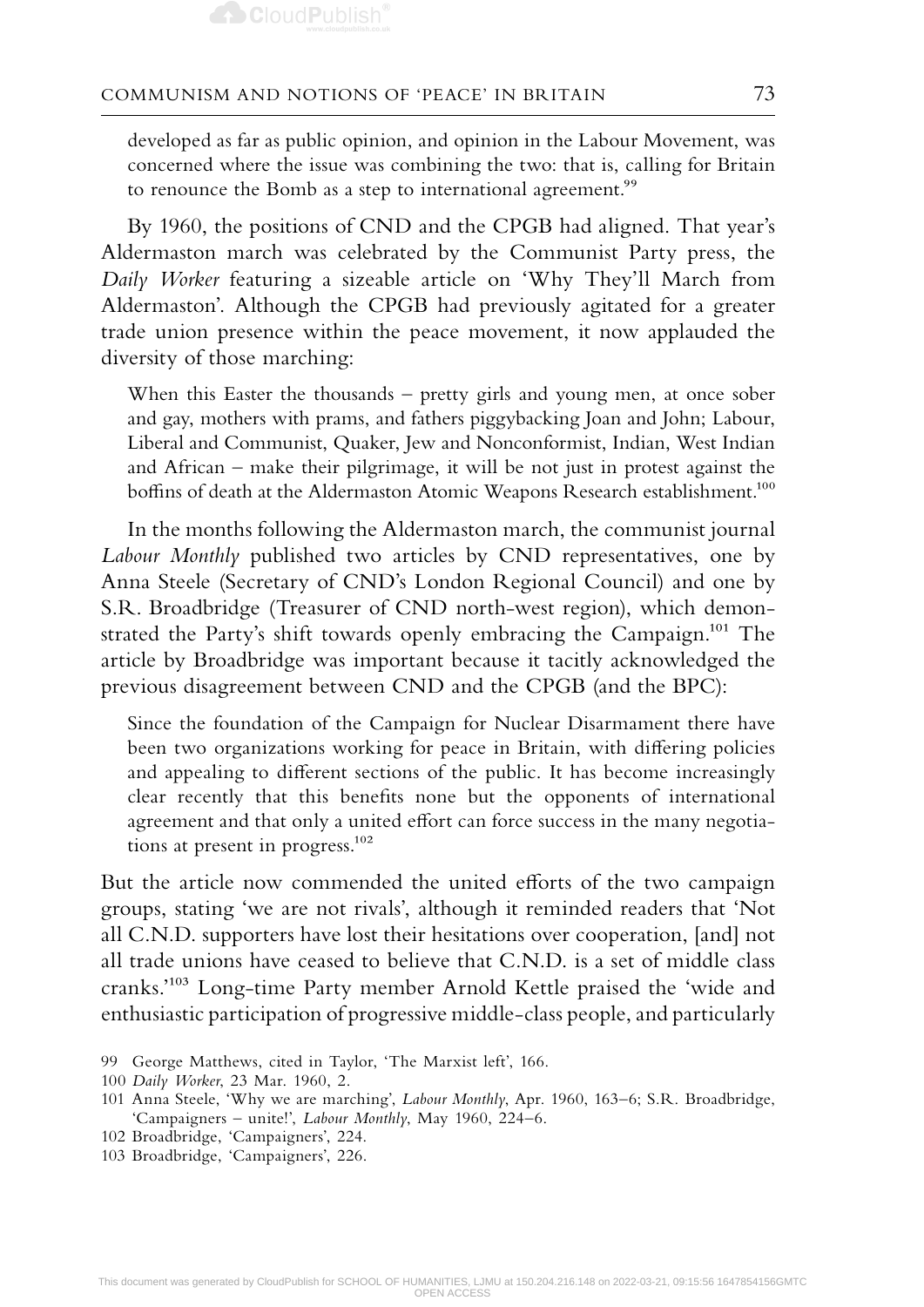74 **labour history Review** 

students and young people, in the Campaign for Nuclear Disarmament and the Aldermaston marches', but also clarified that these marches were 'not, in any case, demonstrations of class against class', and emphasized that those involved were part of the 'petty-bourgeois Left'.<sup>104</sup>

## Conclusion

Peace campaigners in Britain had long challenged the 'taint' of communism, which had been regularly raised in the popular press and in mainstream politics since the late 1940s. By the early 1960s, however, there was a broad cooperation between communist and non-communist peace campaigners under CND. By this time, as Marc Selverstone has demonstrated, anti-communism in Britain was diminishing somewhat.<sup>105</sup> This lessening of anti-communist furore meant that active participation, although not leadership, by CPGB members was, to an extent, acceptable. The shift in attitudes towards CND by the Communist Party also coincided with a peak in support for participation in CND's large-scale protests but also a change in tactics with the group's increased use of direct action from 1961. Other authors have argued that this amounted to a loss of popular support which was caused by the CPGB's increasing influence over CND.<sup>106</sup> But this does not mean that CND's slump was caused by any virulent anti-communist agenda (although Jodi Burkett has shown that in 1962, CND was still declaring 'we are neither the Conservative Party nor the Communist Party').<sup>107</sup> It is more likely that CND ran out of steam as a pressure group and extra-parliamentary movement, exacerbated by the split of the Committee of 100 over the issue of direct action and CND strategy.<sup>108</sup>

In the early 1950s the peace movement was represented in the mainstream press with a mixture of anti-communist sentiment and disdain. Throughout the decade, coverage changed firstly towards bemusement and then a certain level of acceptance, which helped CND to achieve a higher level of popularity than earlier movements. The aim of total, if not unilateral, nuclear disarmament received tenuous approval in the popular press despite

<sup>104</sup> Arnold Kettle, 'How new is the "New Left''?', *Marxism Today*, Oct. 1960, 302–3.

<sup>105</sup> Marc Selverstone, *Constructing the Monolith: The United States, Great Britain and International Communism 1945–1950* (Cambridge, MA, 2009), 195.

<sup>106</sup> See Young, *An Infantile Disorder*, 154–7.

<sup>107</sup> Cited in Burkett, *Post-Imperial Britain*, 43.

<sup>108</sup> John Minnion and Philip Bolsover, 'Introduction', in John Minnion and Philip Bolsover (eds), *The CND Story* (London, 1983), 22–31.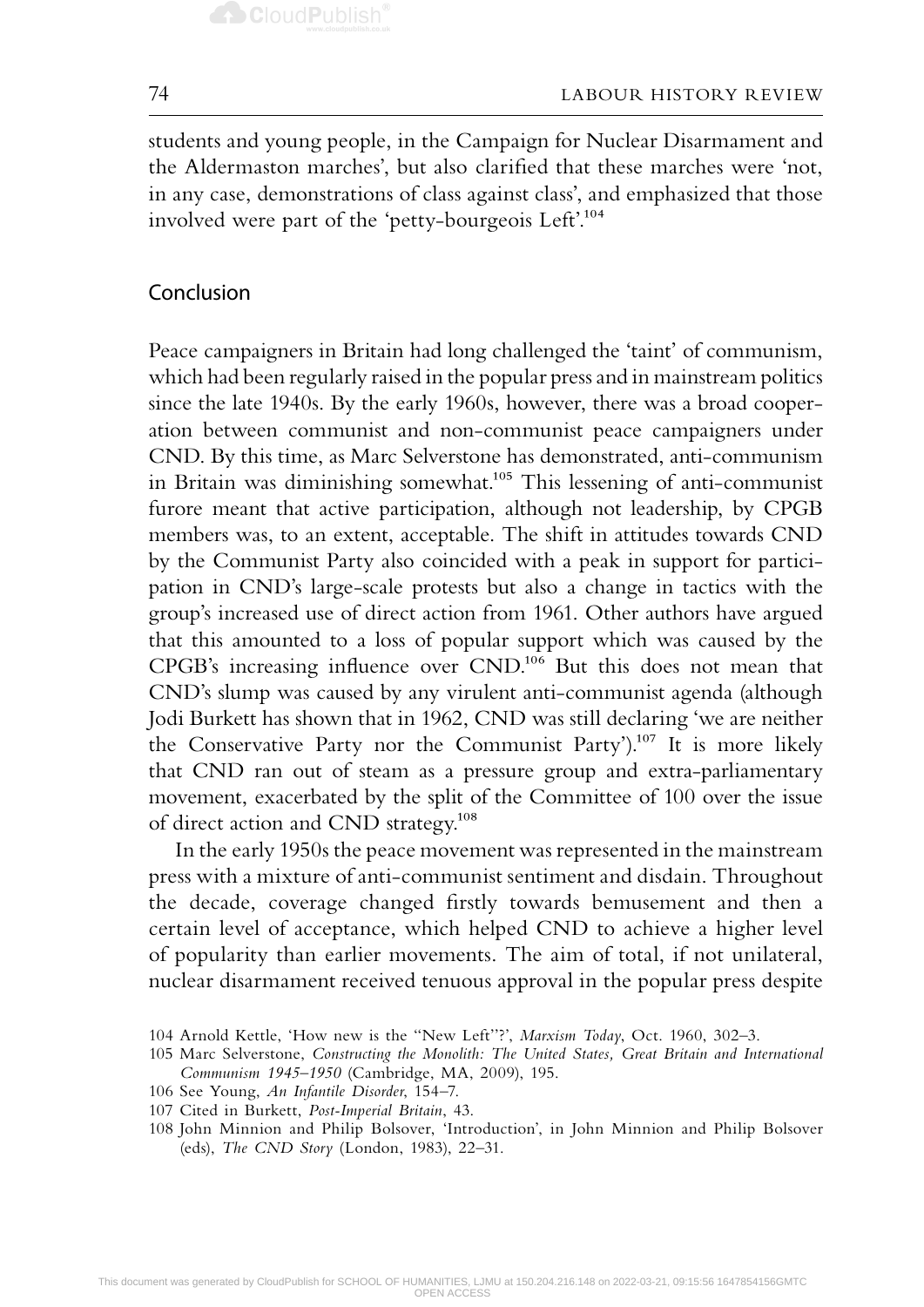#### Communism and Notions of 'Peace' in Britain 75

an undercurrent of suspicion about the perceived influence of intellectuals, communists, and non-conformist clergy within the peace movement. Even though both Labour and Conservative governments tried to manipulate public opinion against the peace movement, the media were, as the 1950s progressed, increasingly less likely to portray it in a wholly negative light. By the late 1950s, when the Aldermaston marches were reported as the 'greatest' mass gatherings 'since VE Day', it became impossible for the press to ignore the popularity of the peace movement, which went beyond the communist-dominated oddities they had depicted earlier in the decade.<sup>109</sup>

Since the late 1940s the British peace movement had been disparaged by claims that it was a front for communist subversion. However, as we have argued, the movement actually worked in parallel to the communist-led BPC and the non-communist PPU (and other groups) for most of the 1950s. From its formation in 1949 until the invention of the H-bomb, the BPC was the most active organization within the peace movement and it was easy for the mainstream press, and the government, to dismiss the entire movement as a communist front, even though the PPU attempted to garner attention for the non-communist sections. Following the testing of H-bombs by the US in 1954, however, nuclear disarmament gained in popularity and the press were divided over whether this hostility to nuclear weapons was still a communistdominated phenomenon or whether a broader grassroots movement was forming. At the same time, the Communist Party was unwilling to cooperate with some other parts of the peace movement and worked in parallel with other peace campaign groups. By the time of the establishment of the Campaign for Nuclear Disarmament, opposition to nuclear weapons was a persistent and popular narrative and its activist networks were usually clearly outside communist influence – particularly as the CPGB was hesitant to fully support the CND's unilateralism and 'middle class' politics. The irony is that by the time the CPGB warmed to CND, the organization had already reached a mass audience with a message based on cross-class cooperation over concern about thermonuclear war. The CPGB had missed its opportunity to provide leadership to the movement.

Of the non-communist peace organizations, CND was able to succeed while the PPU faltered for several reasons. CND benefited from emerging in the late 1950s, when the intensity of the early Cold War anti-communist narrative had diminished. The PPU had struggled to distance itself from accusations of communism and historical association with appeasement

109 *Daily Mirror*, 19 Apr. 1960, 6.